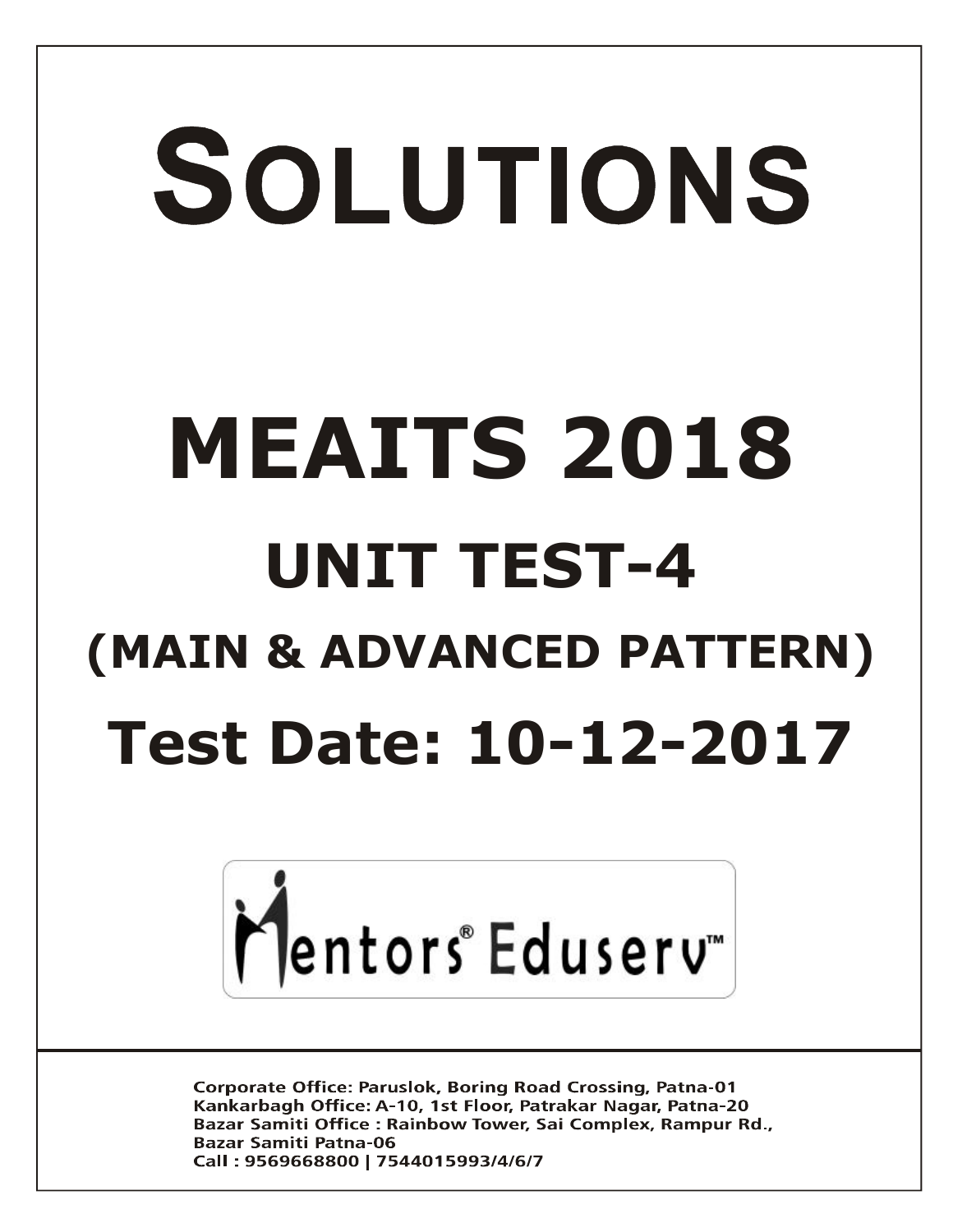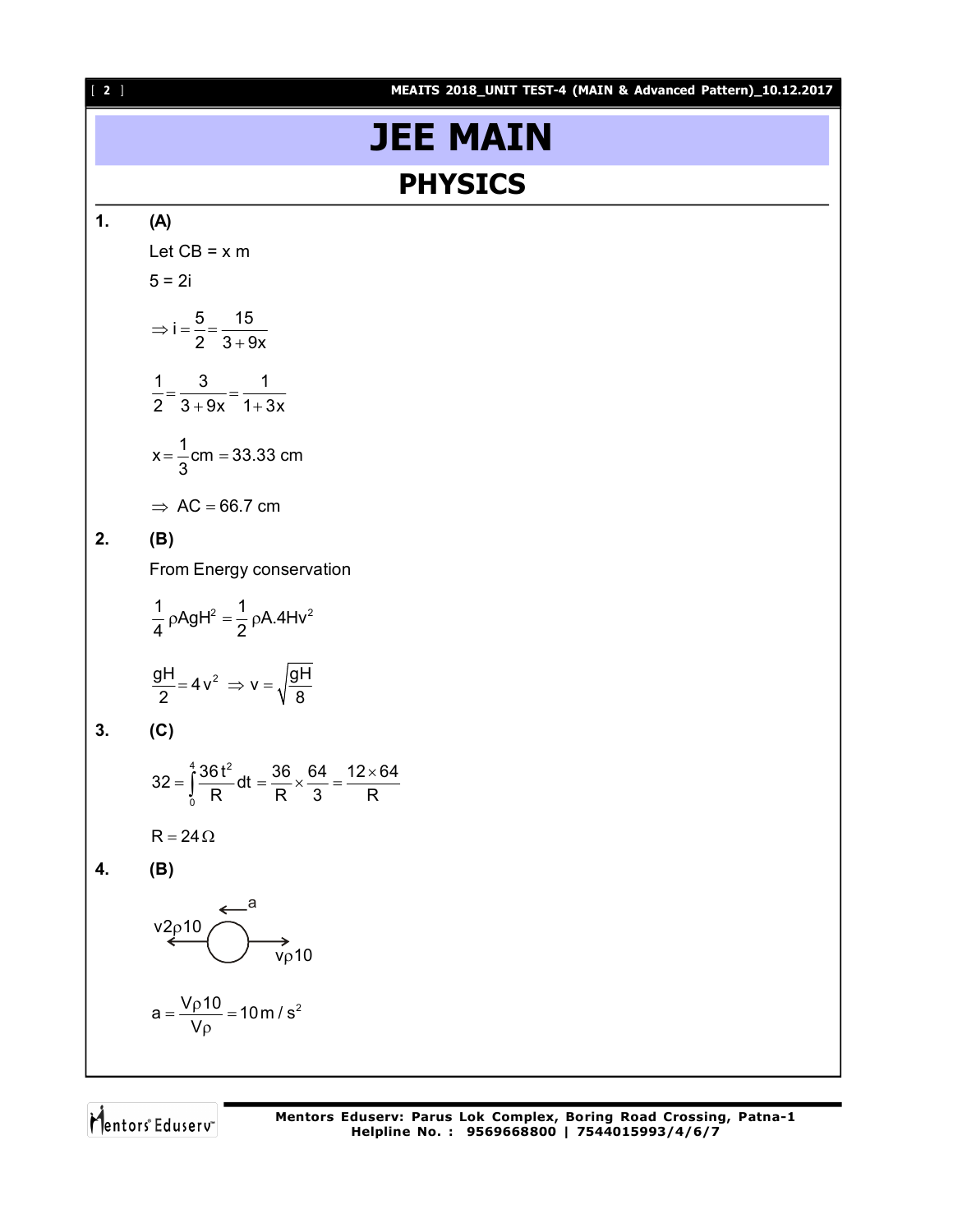

**Mentors Eduserv: Parus Lok Complex, Boring Road Crossing, Patna-1 Helpline No. : 9569668800 | 7544015993/4/6/7**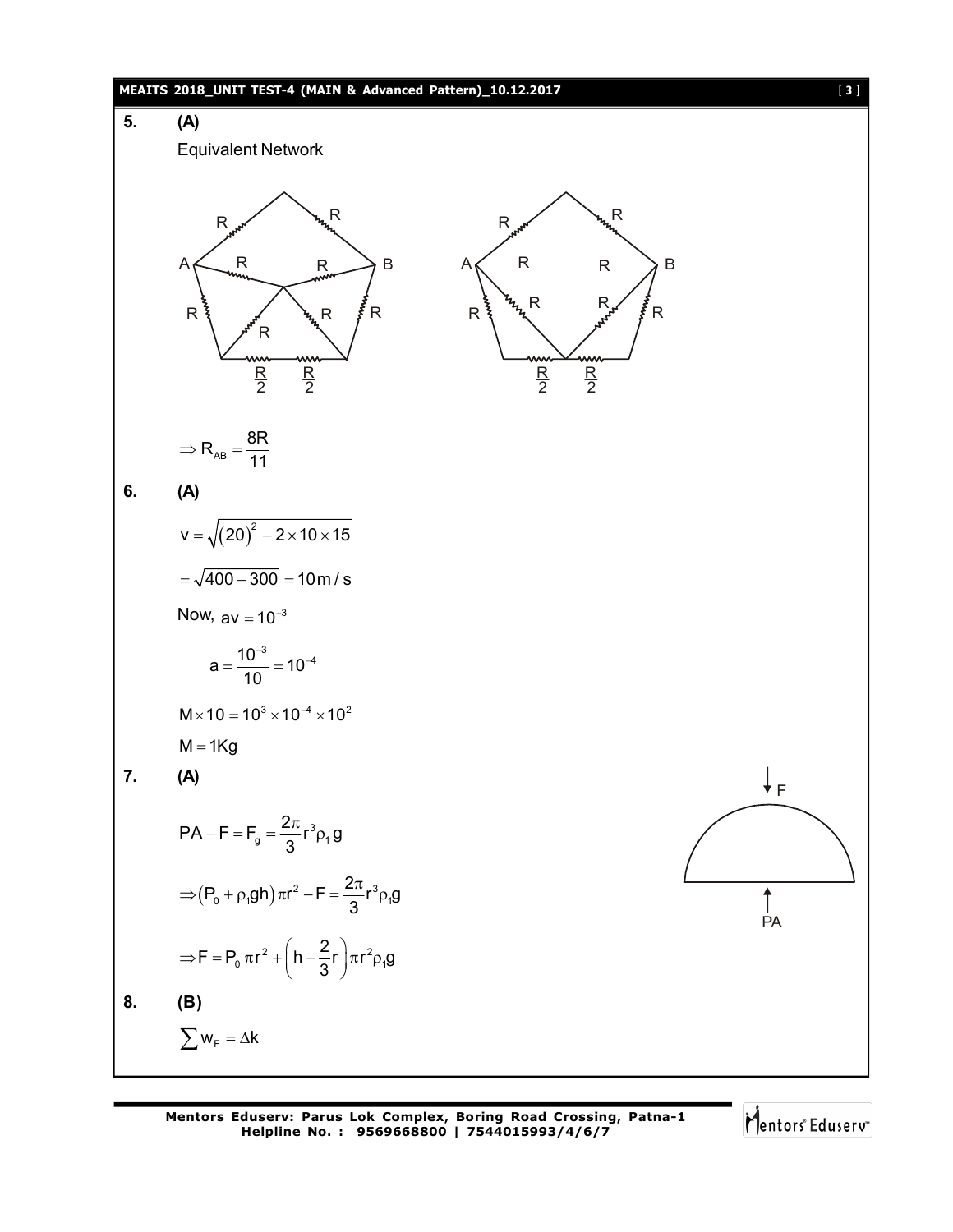### [ **4** ] **MEAITS 2018\_UNIT TEST-4 (MAIN & Advanced Pattern)\_10.12.2017**

$$
\int_{a}^{b} \frac{-GMm}{r^{2.1}} dr = \frac{1}{2}mv^{2} - \frac{1}{2}mu^{2}
$$
\n
$$
\frac{-GMm}{1.1} \left( \frac{1}{a^{1.1}} - \frac{1}{b^{1.1}} \right) = \frac{1}{2}mv^{2} - \frac{1}{2}mu^{2}
$$
\n
$$
\Rightarrow v^{2} = \frac{-2GM}{1.1} \left( \frac{1}{a^{1.1}} - \frac{1}{b^{1.1}} \right) + u^{2} \Rightarrow v^{2} = \frac{2GM}{1.1} \left( \frac{1}{b^{1.1}} - \frac{1}{a^{1.1}} \right) + u^{2}
$$

**9. (A)**

$$
\frac{d}{d} \frac{1 - x}{1 - x}
$$

$$
C = \frac{\epsilon_0 b}{d} [K\ell - (K - 1)vt]
$$

It is linear equation so capacitance decreases with constant rate.

**10. (B)**

$$
Angular impulse = \int 2TR dt
$$

By angular impulse theorem  
\n2TRt = L<sub>f</sub> - L<sub>i</sub>  
\n
$$
\Rightarrow 2TRt = mR^2 \omega
$$
\n
$$
F_{net} \t towards centre = ma_N
$$
\n
$$
\Rightarrow mg = m\omega^2 R
$$
\n
$$
\Rightarrow \omega = \sqrt{\frac{g}{R}}
$$

$$
\Rightarrow t = \frac{M\sqrt{Rg}}{2T}
$$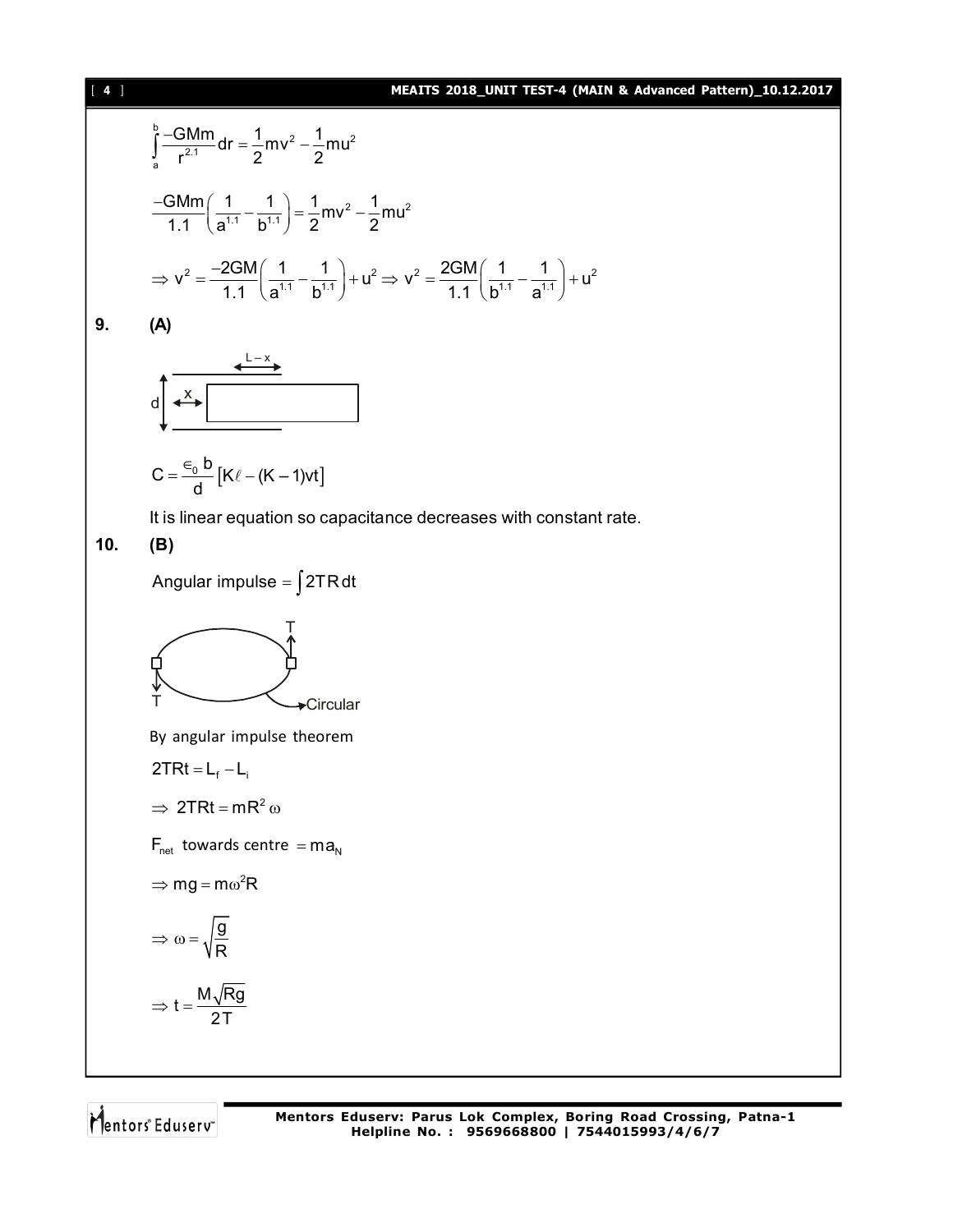### **MEAITS 2018\_UNIT TEST-4 (MAIN & Advanced Pattern)\_10.12.2017** [ **5** ]

11. (C)  
\nLet potential of point P = x volt  
\nNow, 
$$
\left(x - \frac{2V}{3}\right)C + \left(x - \frac{V}{3}\right)C + \left(x - \frac{2V}{3}\right)C = 0
$$
  
\n
$$
\Rightarrow 3x = \frac{4V}{3} + \frac{V}{3} = \frac{5V}{3}
$$
\n
$$
\Rightarrow x = \frac{5V}{9}
$$
\n
$$
\Rightarrow x = \frac{5V}{9}
$$
\n
$$
\Rightarrow V = \frac{2V}{9}
$$
\n
$$
\Rightarrow V = \frac{2V}{9}
$$
\n
$$
\therefore C
$$
\n12. (B)  
\n13. (C)  
\n14. (D)  
\nLet Q charge is given to  
\n
$$
\frac{Q - q}{e_0 A}x
$$
\n
$$
= \frac{q}{e_0 A} 2x
$$
\n
$$
q = \frac{q}{3}
$$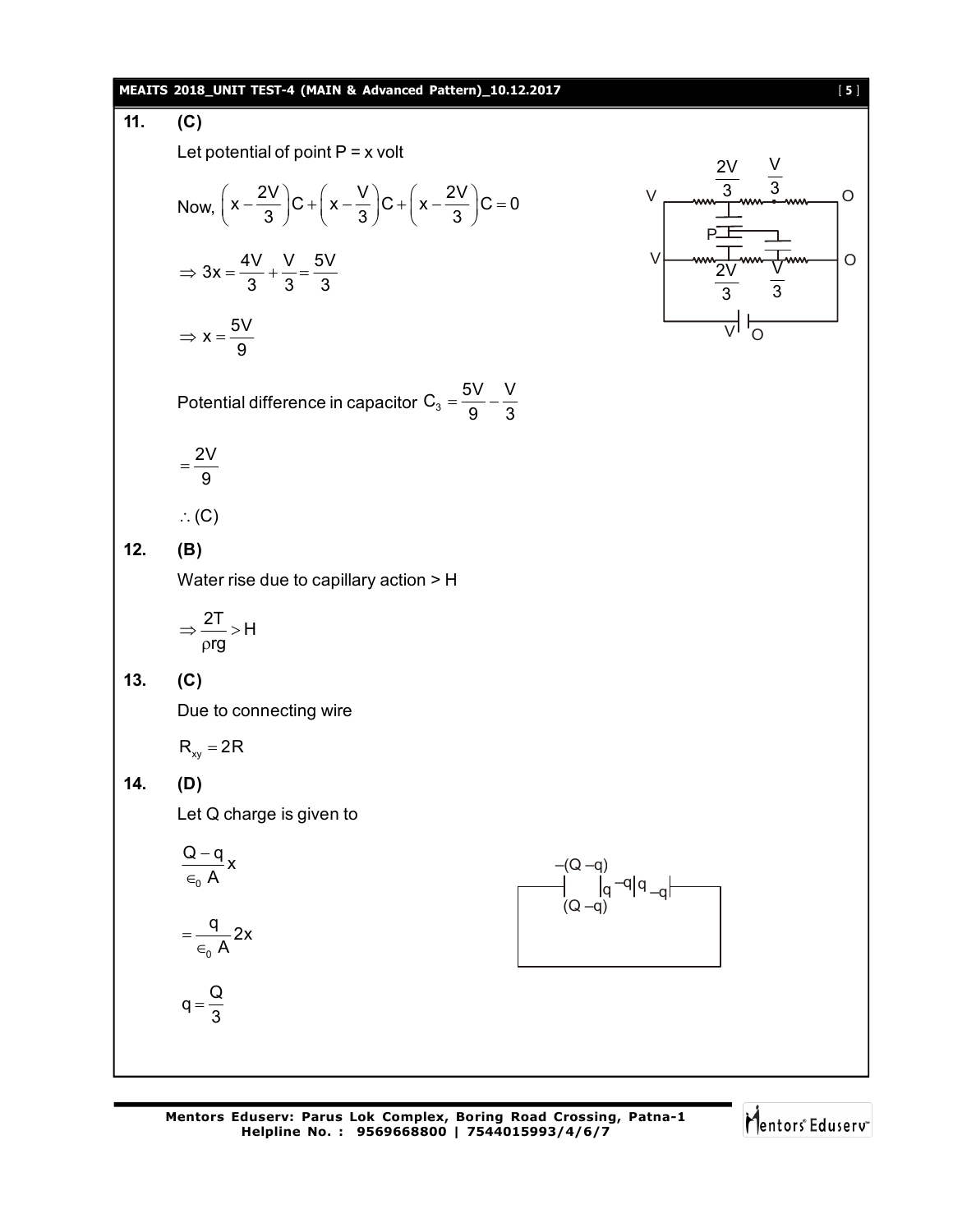| $\begin{bmatrix} 6 \end{bmatrix}$ | MEAITS 2018_UNIT TEST-4 (MAIN & Advanced Pattern)_10.12.2017                                                                     |
|-----------------------------------|----------------------------------------------------------------------------------------------------------------------------------|
| 15.                               | (B)                                                                                                                              |
|                                   | $r = R_{eq} \Rightarrow r = \frac{3R \cdot 6R}{9R}$                                                                              |
|                                   | $\Rightarrow$ r = $\frac{6R}{3}$ = 2R                                                                                            |
|                                   | $\therefore$ (B)                                                                                                                 |
| 16.                               | (B)                                                                                                                              |
|                                   | Initial extension of spring = $x_0 = \frac{mg}{k}$ just after collision of B with A the speed of combined                        |
|                                   | mass is $\frac{v}{2}$ . For spring to just attain natural length the combined mass must rise up by                               |
|                                   | $x_0 = \frac{mg}{k}$                                                                                                             |
|                                   | Now, $\frac{V}{2} = \sqrt{\frac{K}{2m}} \sqrt{\frac{4m^2 g^2}{k^2} - \frac{m^2 g^2}{k^2}}$                                       |
|                                   | $V = g \sqrt{\frac{6m}{k}}$                                                                                                      |
| 17.                               | (B)                                                                                                                              |
|                                   | Election field between the capacitor plated $=\frac{\sigma_1}{2\varepsilon_0}+\frac{-\sigma_2}{2\varepsilon_0}$<br>$Q + x$ $- x$ |
|                                   | $E = \frac{Q + x}{2A\epsilon_0} + \frac{x}{2A\epsilon_0}$                                                                        |
|                                   | Potential difference                                                                                                             |
|                                   | $\epsilon = \frac{d}{2A\epsilon} (Q + 2x) \Rightarrow -x = \frac{Q}{2} - C\epsilon$                                              |
| 18.                               | (C)                                                                                                                              |
|                                   | Let elongation in spring are $x_1$ and $x_2$ .                                                                                   |
|                                   | Now, $x_1 + x_2 = 2x$                                                                                                            |
|                                   | $3kx_1 = kx_2$                                                                                                                   |
|                                   | and $3kx_1 + kx_2 = k_{eq}x$                                                                                                     |
|                                   | $\Rightarrow T = 2\pi \sqrt{\frac{m}{k_{\text{eq}}}} = 2\pi \sqrt{\frac{m}{3k}}$                                                 |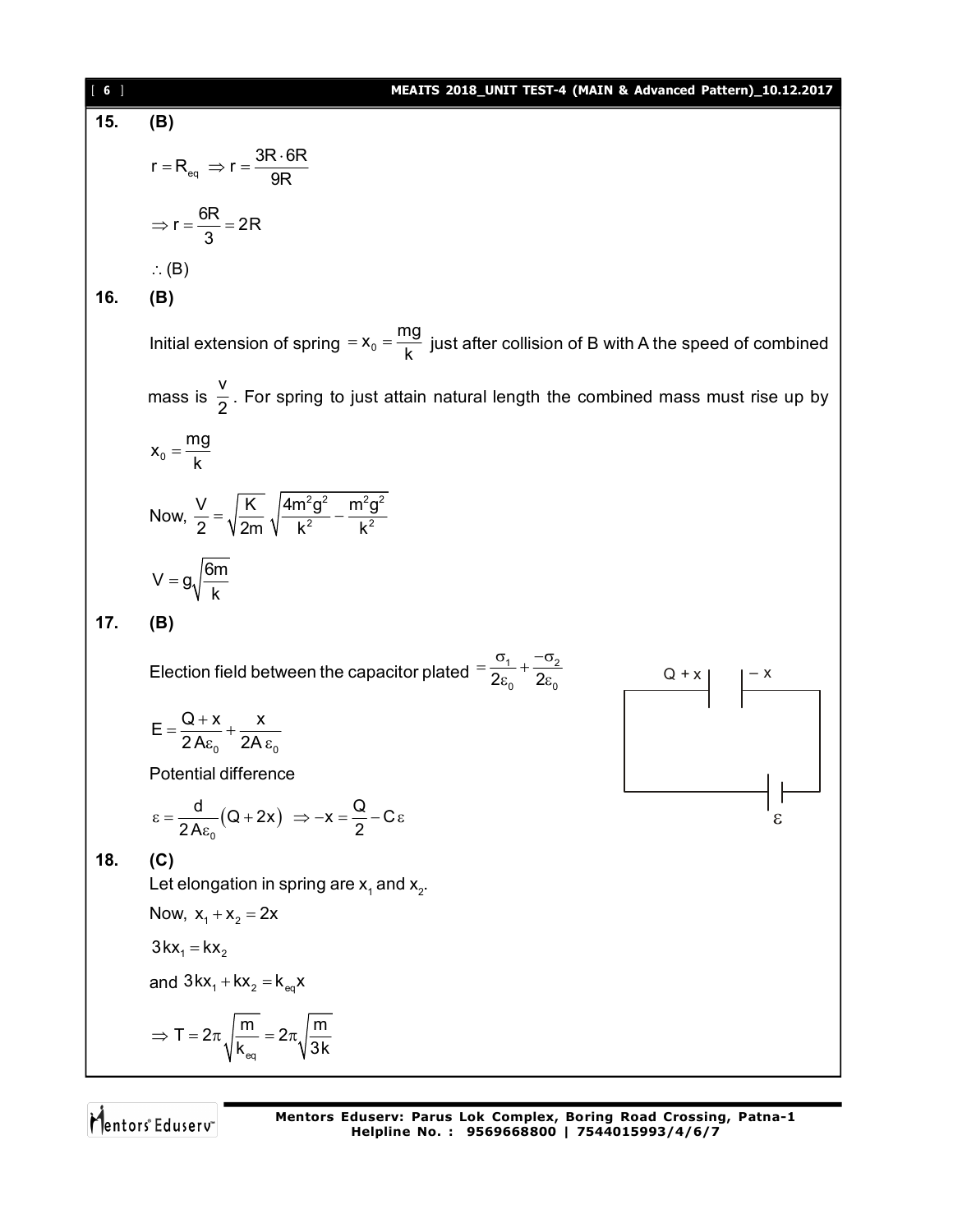### **MEAITS 2018\_UNIT TEST-4 (MAIN & Advanced Pattern)\_10.12.2017** [ **7** ]

19. (B)  
\nWe have 
$$
T = 2\pi \sqrt{\frac{R^3}{GM}}
$$
  
\n $V = A\omega$   
\n $A_1 > A_2$   
\n $\Rightarrow v_1 > v_2$   
\n20. (A)  
\n $\frac{Q^2}{2 \times 4\pi \epsilon_0 R} + 8\pi R^2 T = U$   
\n $\frac{dU}{dR} = 0$   
\n $\Rightarrow R^3 = \frac{Q_2}{8\pi \epsilon_0 \cdot 16\pi T}$   
\n21. (A)  
\nFor circular orbit,  $v = \sqrt{\frac{GM}{2R}}$  ....(i)  
\nFor elliptical orbit  
\n $\frac{1}{2}mv_0^2 - \frac{GMm}{2R} = -\frac{GMm}{4R}$  ....(ii)  
\nFrom (i) & (ii)  
\n $v = v_0$   
\n22. (A)  
\n $y = 2x \tan 30^\circ$   
\n $y = \frac{2x}{\sqrt{3}}$   
\nNow,  
\n $y \cdot 2T = mg$   
\nAnd  $dy = \frac{2}{\sqrt{3}} dx$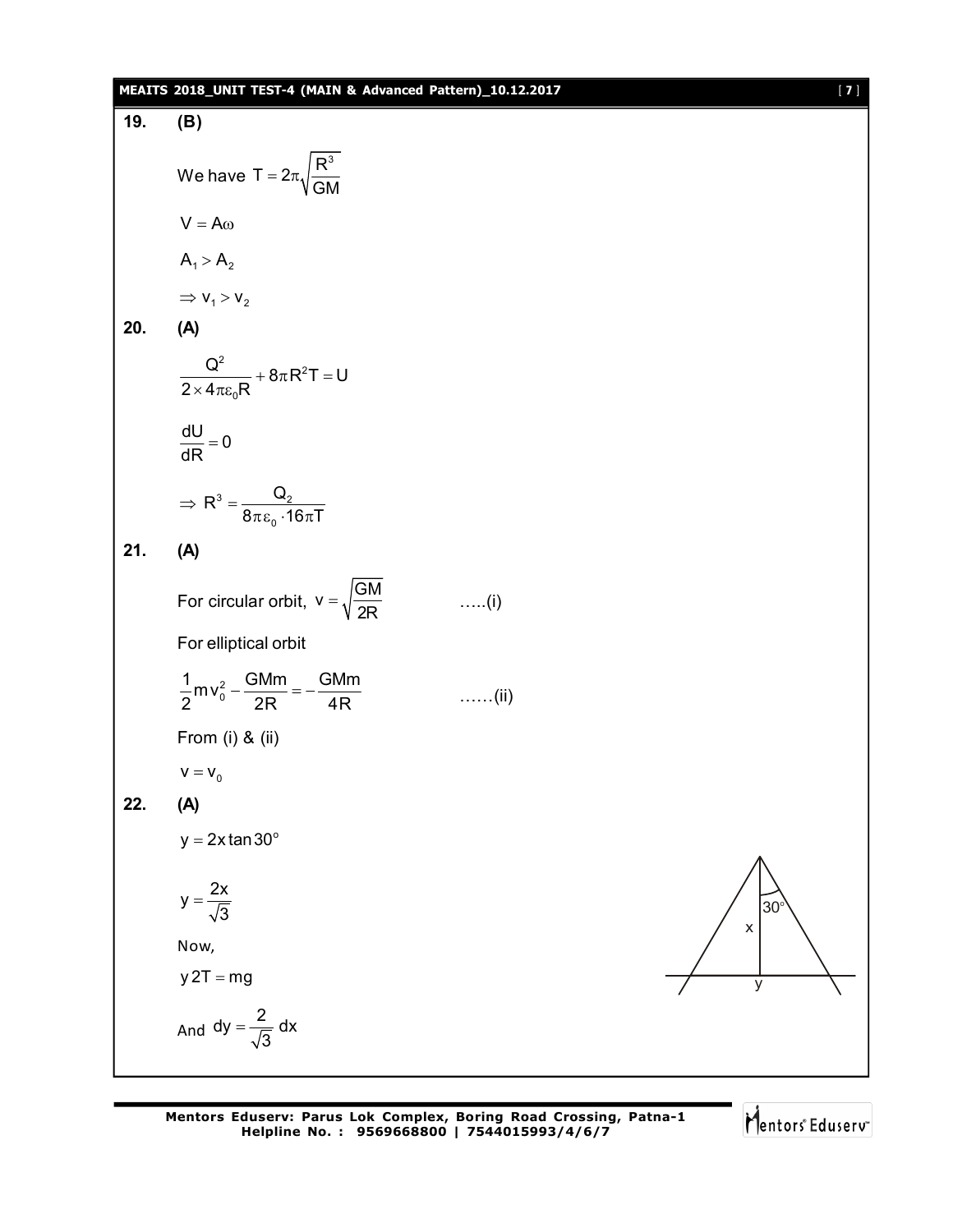### [ **8** ] **MEAITS 2018\_UNIT TEST-4 (MAIN & Advanced Pattern)\_10.12.2017**

 $2\rho$ 

v

A

4A

 $\rho$ <sub>1</sub>

av 4A

h

h

$$
\Rightarrow 2Tdy = -ma
$$
  
\n
$$
\Rightarrow 2T \frac{2}{\sqrt{3}} dx = -ma
$$
  
\n
$$
\Rightarrow a = \frac{-4T}{\sqrt{3}m} dx
$$
  
\n
$$
\Rightarrow \frac{-4T}{\sqrt{3}m} = \omega^2 \Rightarrow \omega = \sqrt{\frac{4T}{\sqrt{3}m}} = \frac{2\pi}{T'}
$$
  
\n
$$
\Rightarrow T = \text{time period} = 2\pi \sqrt{\frac{\sqrt{3}m}{4T}} = \pi \sqrt{\frac{\sqrt{3}m}{T}}
$$

### **23. (C)**

For the given situation disc will perform translator motion in radius  $\ell$ .

$$
\therefore \ 2\pi \sqrt{\frac{\ell}{g}} = T
$$

**24. (D)**

We have

$$
P_0 + \frac{1}{2} 2\rho v^2 = P_1 + 2\rho g h + \frac{1}{2} 2\rho \left(\frac{av}{A}\right)^2 \qquad \qquad \dots \dots (i)
$$

$$
P_0 + \frac{1}{2}\rho\left(\frac{av}{4A}\right)^2 + \rho gh = P_1 + 0 + \frac{1}{2}\rho\left(\frac{av}{A}\right)^2
$$
 ......(ii)

$$
\Rightarrow v^2 \left[ 1 - \frac{a^2}{32A^2} - \frac{a^2v^2}{A^2} + \frac{a^2v^2}{2A^2} \right] = 3gh
$$

From (i) & (ii)

$$
\Rightarrow v^2 \left[ 1 - \frac{a^2}{32A^2} - \frac{a^2 v^2}{2A^2} \right] = 3gh
$$

$$
\Rightarrow v = \sqrt{\frac{3gh}{1 - \frac{17a^2}{32A^2}}}
$$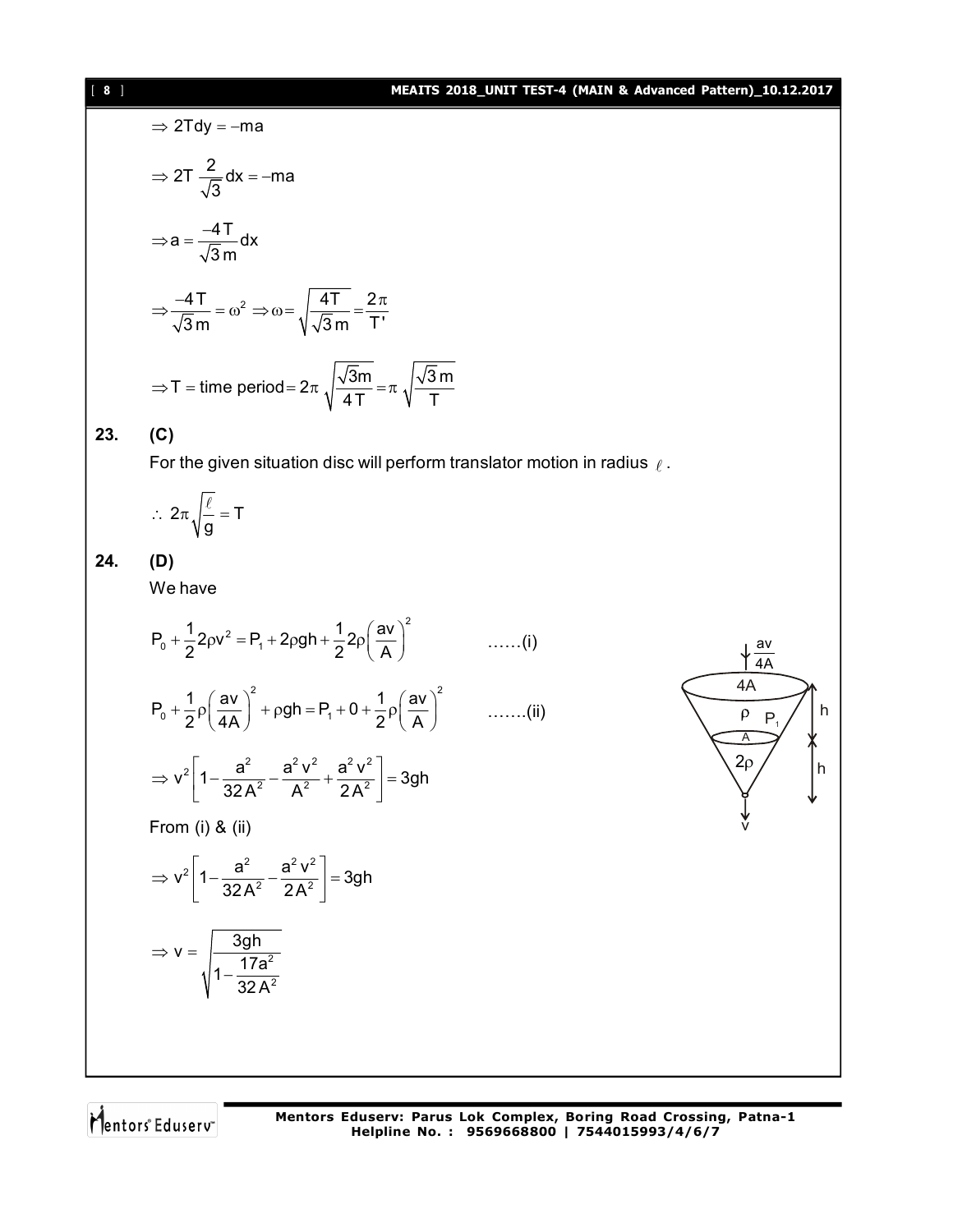### **MEAITS 2018\_UNIT TEST-4 (MAIN & Advanced Pattern)\_10.12.2017** [ **9** ]

25. **(B)**  
\n
$$
F = (P_0 - P_{average})\ell h
$$
\n
$$
F = \left(\frac{2T}{d} - \frac{\rho gh}{2}\right)\ell h
$$
\n
$$
h = \frac{2T}{\rho gd} \Rightarrow F = \frac{2T^2\ell}{\rho gd^2}
$$
\n26. **(B)**  
\nAt some distance from centre inside core  
\n
$$
F = \frac{G\frac{4}{3}\pi r^3(3\rho)m}{r^2}
$$
\n
$$
ma = -4\pi G\rho mr
$$
\n
$$
a = -4\pi G\rho mr
$$
\n
$$
\Rightarrow \omega = \sqrt{4\pi G\rho} = \frac{2\pi}{T} \Rightarrow T = 2\pi \sqrt{\frac{1}{4\pi G\rho}} = \sqrt{\frac{\pi}{G\rho}}
$$
\n
$$
t_{AB} = \frac{T}{2} = \frac{1}{2} \sqrt{\frac{\pi}{G\rho}}
$$
\n27. **(A)**  
\nLet they will be in phase after time *t* then  
\n
$$
\frac{t}{3} - \frac{t}{7} = \frac{1}{2} \Rightarrow t = \frac{21}{8}s
$$
\n28. **(C)**  
\n
$$
I = \frac{E}{R_1 + R_2}
$$
\n
$$
E_1 = \frac{1}{2} C_1 \left(\frac{E}{R_1} + \frac{R_1}{R_2}\right)^2
$$
\n
$$
E_2 = \frac{1}{2} C_2 \left(\frac{E}{R_1} + \frac{R_2}{R_2}\right)^2
$$
\n
$$
\Rightarrow \frac{E_1}{E_2} = \frac{C_1}{C_2} \frac{R_1^2}{R_2^2}
$$

 $\pi$ 

Mentors<sup>e</sup> Eduserv<sup>-</sup>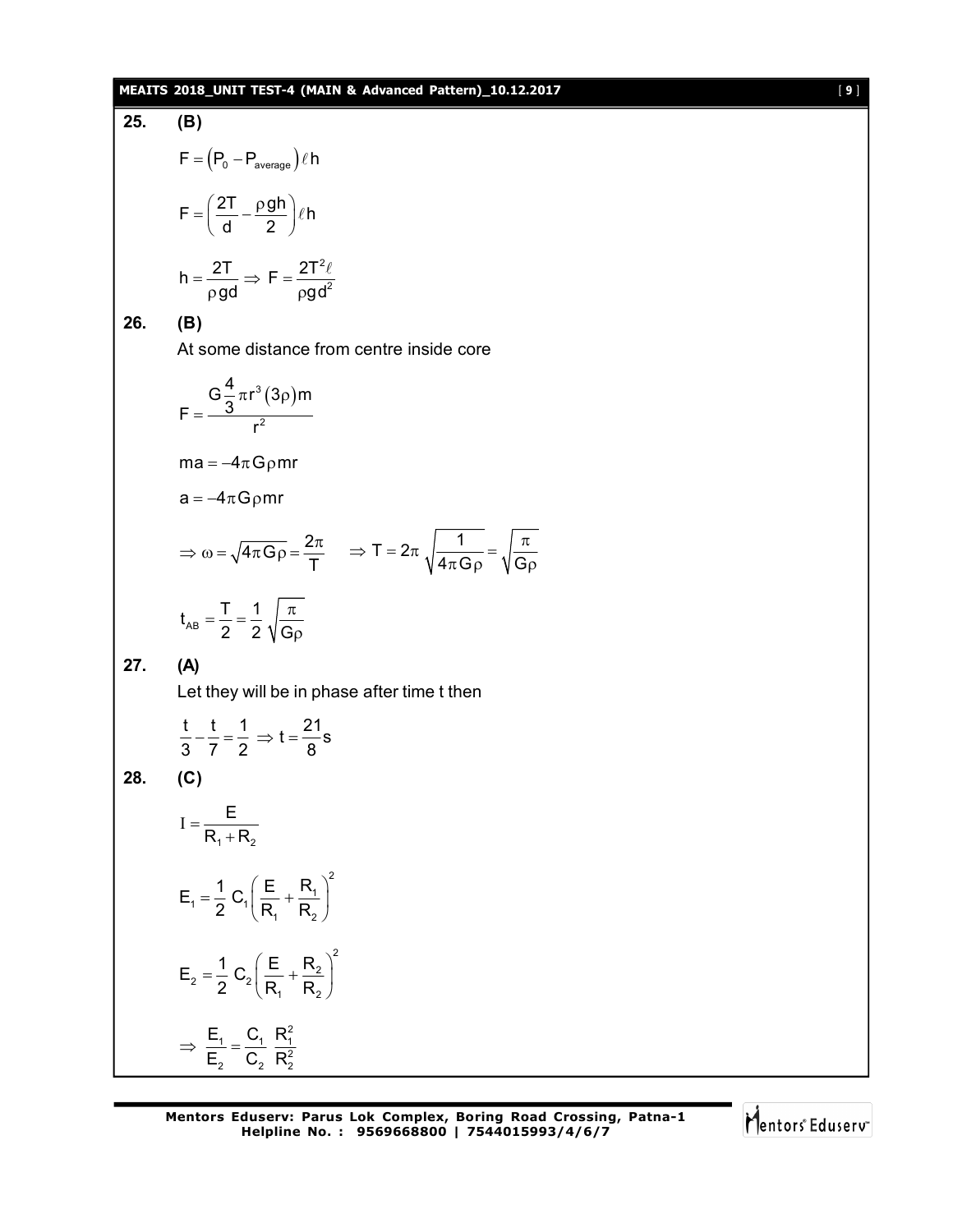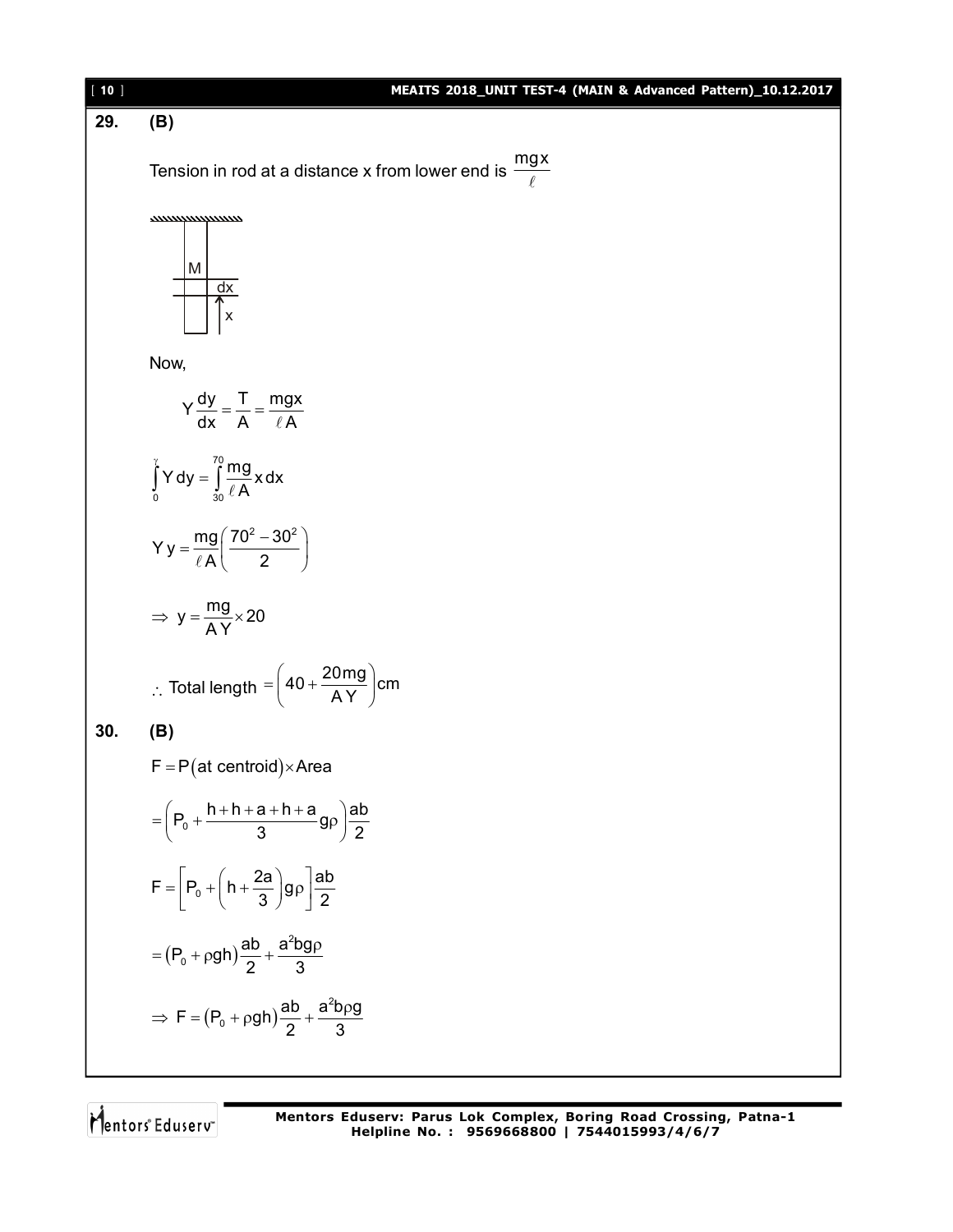**MEAITS 2018\_UNIT TEST-4 (MAIN & Advanced Pattern)\_10.12.2017** [ **11** ]

### **CHEMISTRY**

**31. (C)**

For a solution to have twice alkalinity, we have

 $[OH^-] = 2 \times 10^{-7}$ M

pOH = 7–log 2= 7–0.3=6.7

pH= 14–6.7 = 7.3

### **32. (C)**

Increase in pressure will affected the amount of  $B_3A$  equilibrium. Change in temperature always affects the equilibrium.

### **33. (D)**

$$
pH = pK_a + log \frac{[salt]}{[Acid]}
$$

$$
= 4.74 + 0.02
$$

$$
= 4.76
$$

$$
34. \qquad (B)
$$

$$
A(s) \xrightarrow{--} B(g) + 2C(g)
$$
  
\n $t = O - O O$   
\n $t = teq^{m} - P 2P$   
\n $P_{\text{Total}} = P + 2P = 3P = 15$   
\n $P = 5$   
\n $K_{p} = P_{B}. (P_{c})^{2} = P (2P)^{2}$   
\n $= 5 \times (10)^{2} = 500 \text{ atm}^{3}$ 

$$
35. (C)
$$

$$
\frac{h}{1-h} = \sqrt{K_{h}} = \sqrt{\frac{K_{w}}{K_{a}, K_{b}}} = \sqrt{\frac{10^{-4}}{(3 \times 10^{-7})^{2}}}
$$

$$
\frac{h}{1+h} = \frac{1}{2} \Rightarrow h = 0.25
$$

$$
1-h-3 \rightarrow n-e
$$

% hydrolysis =  $0.25 \times 100 = 25\%$ 

**36. (A)**

In DMSO SN<sup>2</sup> is favourable. SN<sup>2</sup> reactions are faster in primary halide then secondary halide



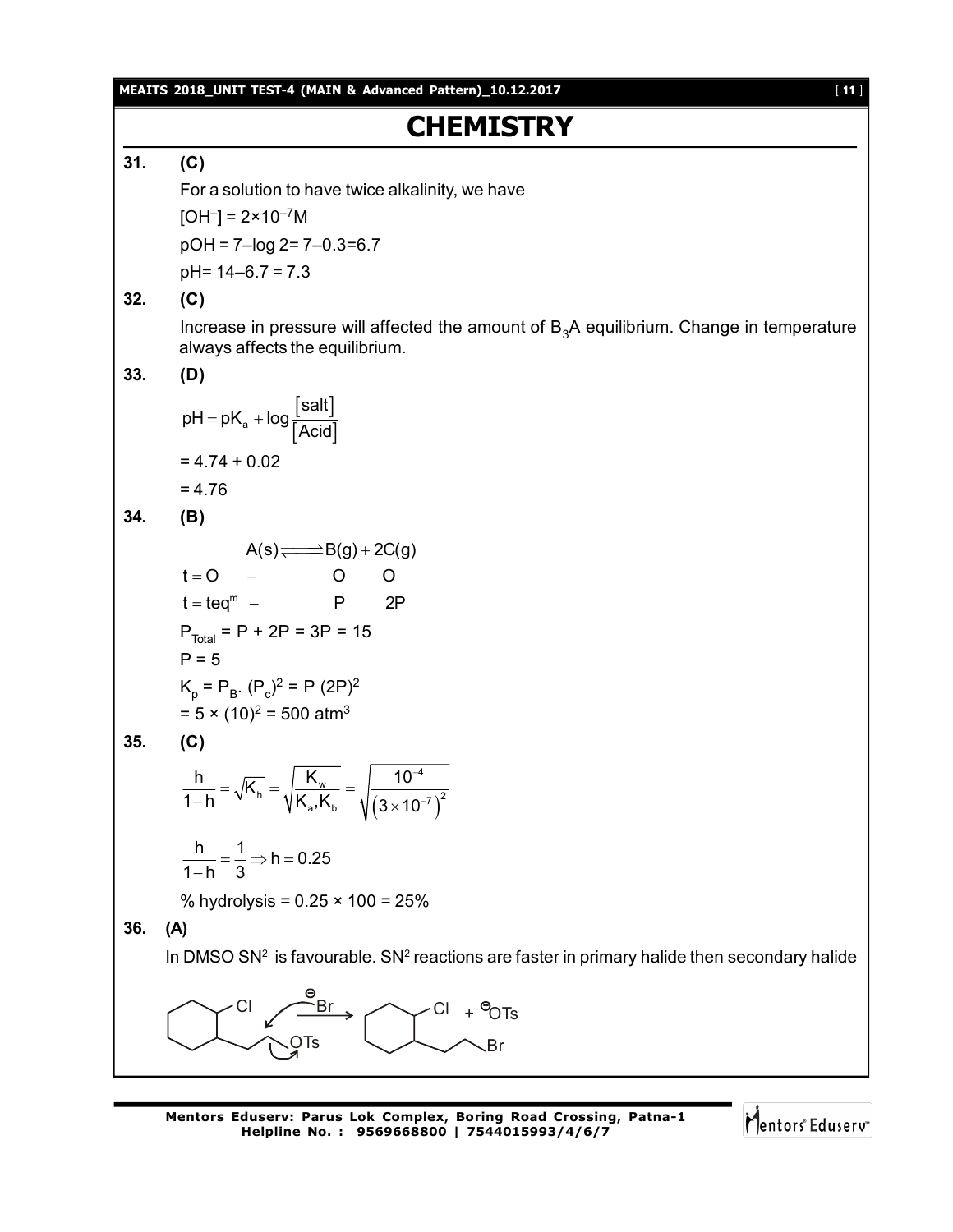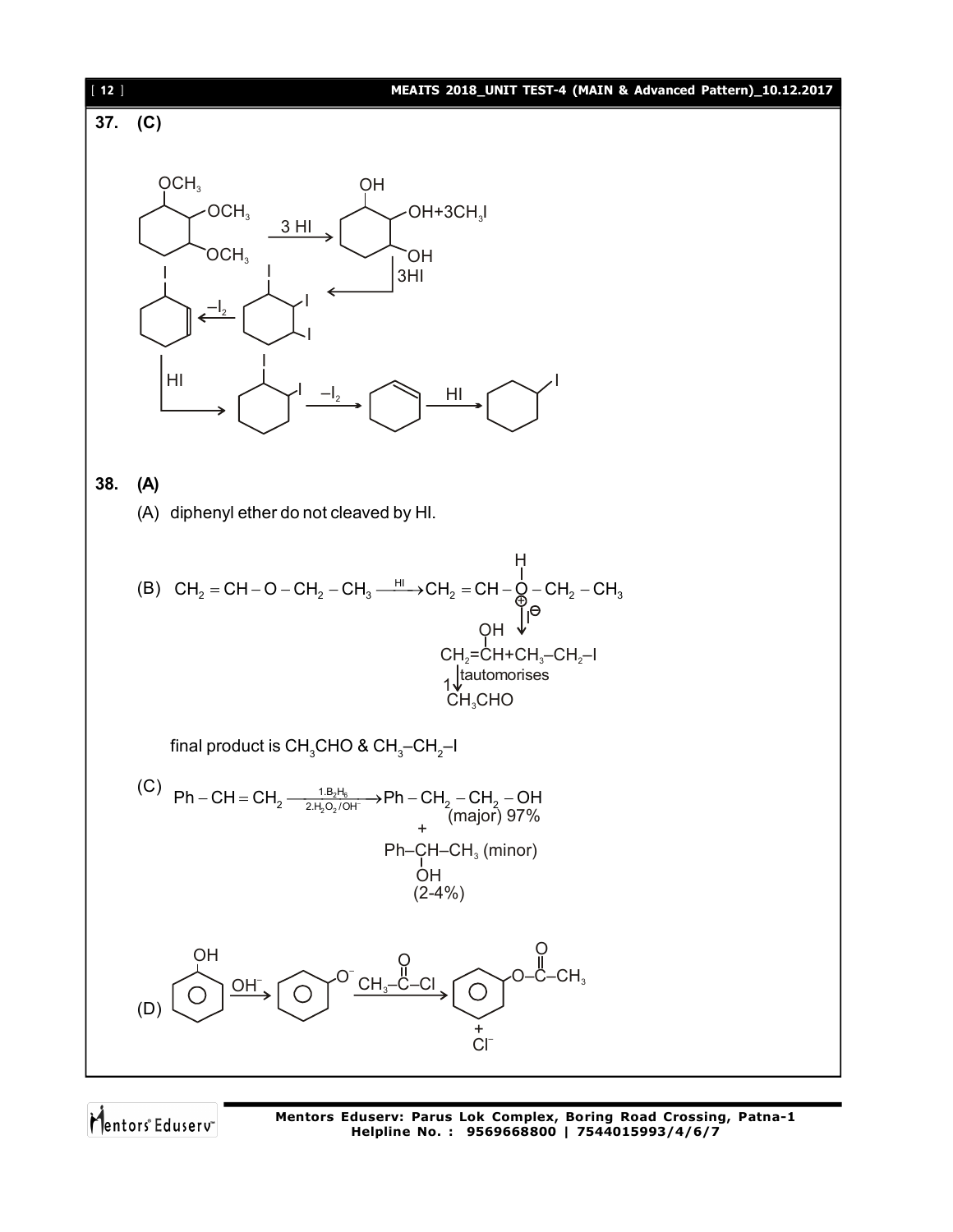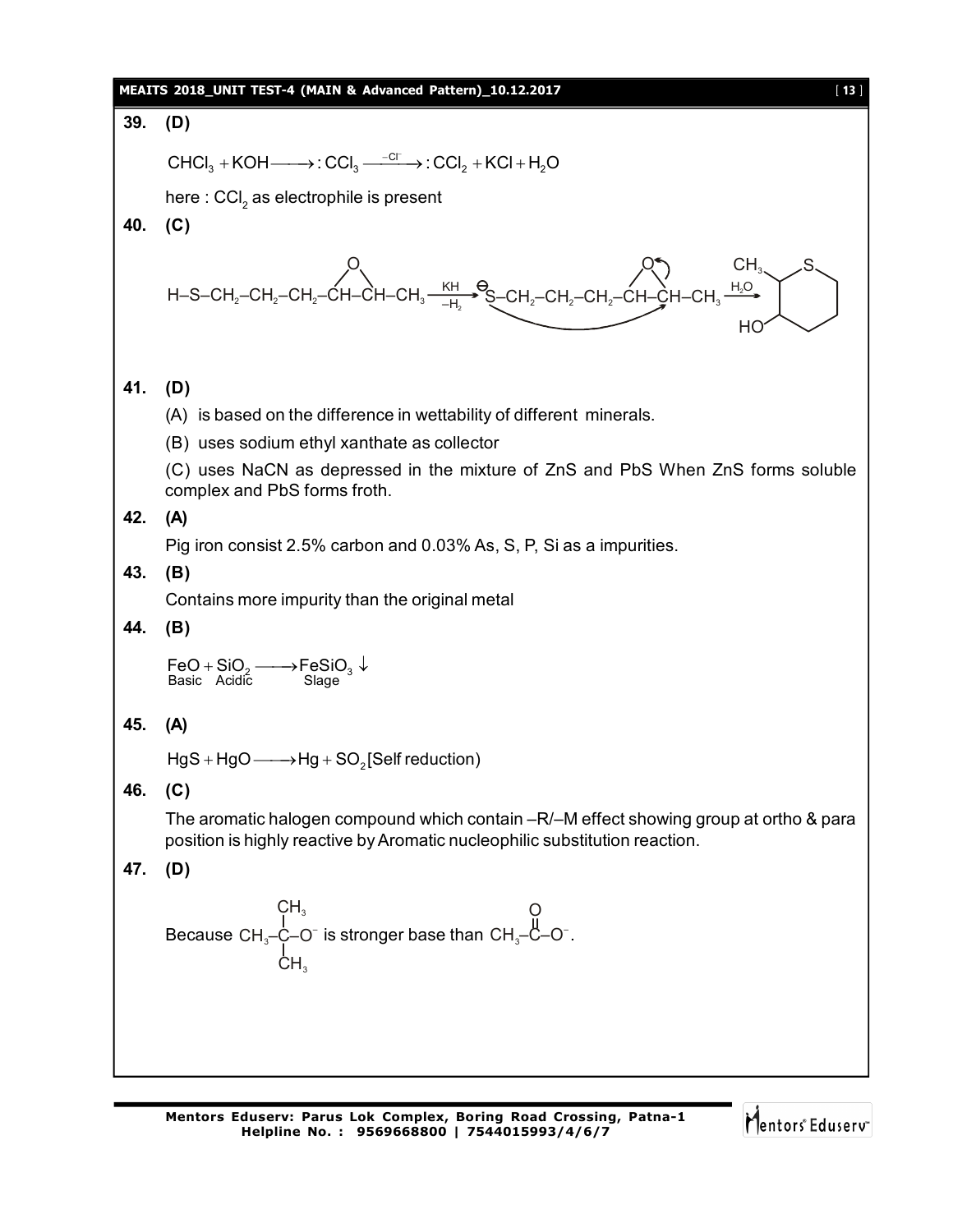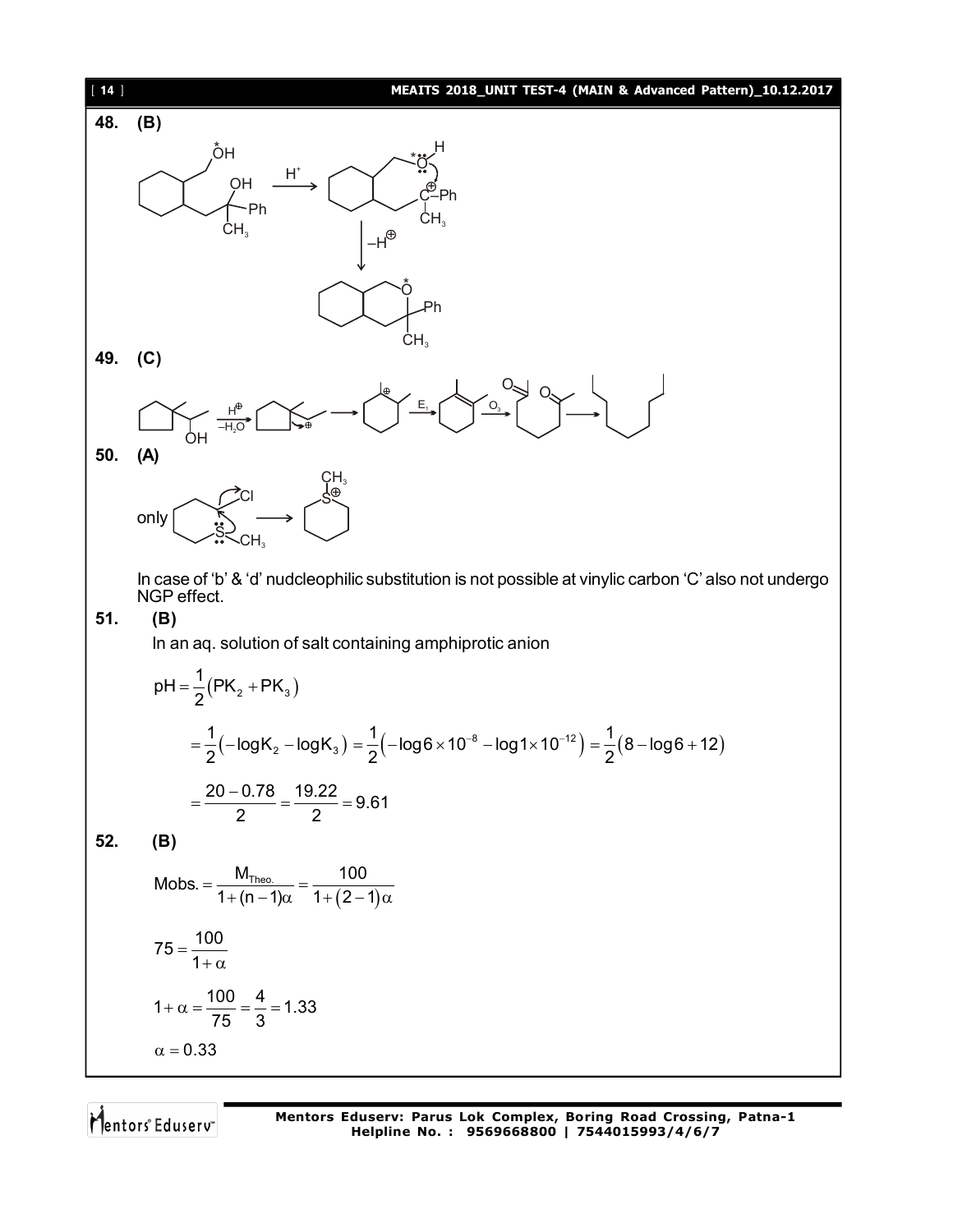### **MEAITS 2018\_UNIT TEST-4 (MAIN & Advanced Pattern)\_10.12.2017** [ **15** ]

53. **(B)**  
\n
$$
\alpha = \frac{D-d}{(n-1)d}
$$
\n
$$
\frac{D}{d} = 1 + (n-1)\alpha
$$
\n∴ One mole of reactant should produce n mole of product.  
\n54. **(C)**  
\nIn an ag. solution  
\n
$$
[Ba^{2+}] = [SO_{4}^{2-}] = 4 \times 10^{-5} M
$$
\n
$$
K_{sp}(BaSO_{4}) = (4 \times 10^{-5})^{2} = 1.6 \times 10^{-9} M^{2}
$$
\n⇒ ln 0.2 M Na<sub>2</sub> SO<sub>4</sub> solution, the concentration of SO<sub>4</sub><sup>2</sup> = 0.2 M  
\n∴ 
$$
[Ba^{2+}] = \frac{K_{sp}(BaSO_{4})}{[SO_{4}^{2-}]} = \frac{1.6 \times 10^{-9}}{0.2} = 8 \times 10^{-9}
$$
\n55. **(C)**  
\n
$$
K_{c} = \left(\frac{mole}{L}\right)^{4n}: \text{ln } n = -2
$$
\n∴ On increasing pressure reaction will ge shifted in forward direction.  
\n56. **(A)**  
\nEllingham diagram represents change of ΔG with temperature:  
\nΔG = ΔH - TΔS  
\n57. **(D)**  
\n
$$
\frac{BaCO_{3} > SrCO_{3} > CaCO_{3} > MgCO_{3}
$$
\n⇒ 
$$
\frac{Polaization}{Polaization}
$$
\nTherefore, 
$$
\frac{a}{V} = C = \frac{\pi}{C}
$$
\n⇒ 
$$
2\alpha, 2\pi
$$
 Bonds  
\n59. **(B)**  
\n
$$
\frac{NaHCO_{3} \times KHCO_{3} < RbHCO_{3}
$$
\n⇒ Solubility  
\n50. **(C)**  
\n
$$
\frac{NaHCO_{3} \times KHCO_{3} < RbHCO_{3}
$$
\n⇒ Solubility  
\n50. **(C)**

Mentors<sup>e</sup> Eduserv<sup>-</sup>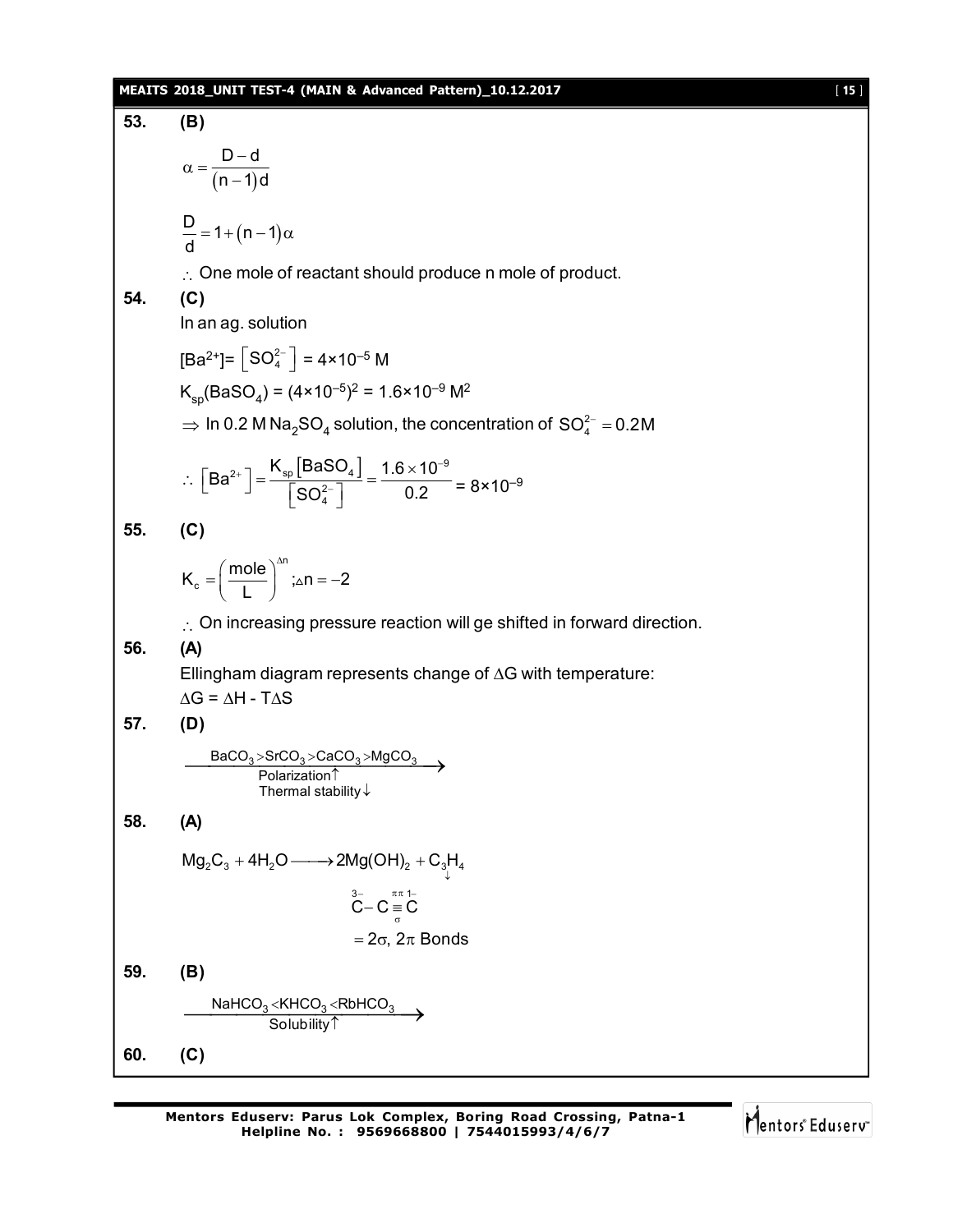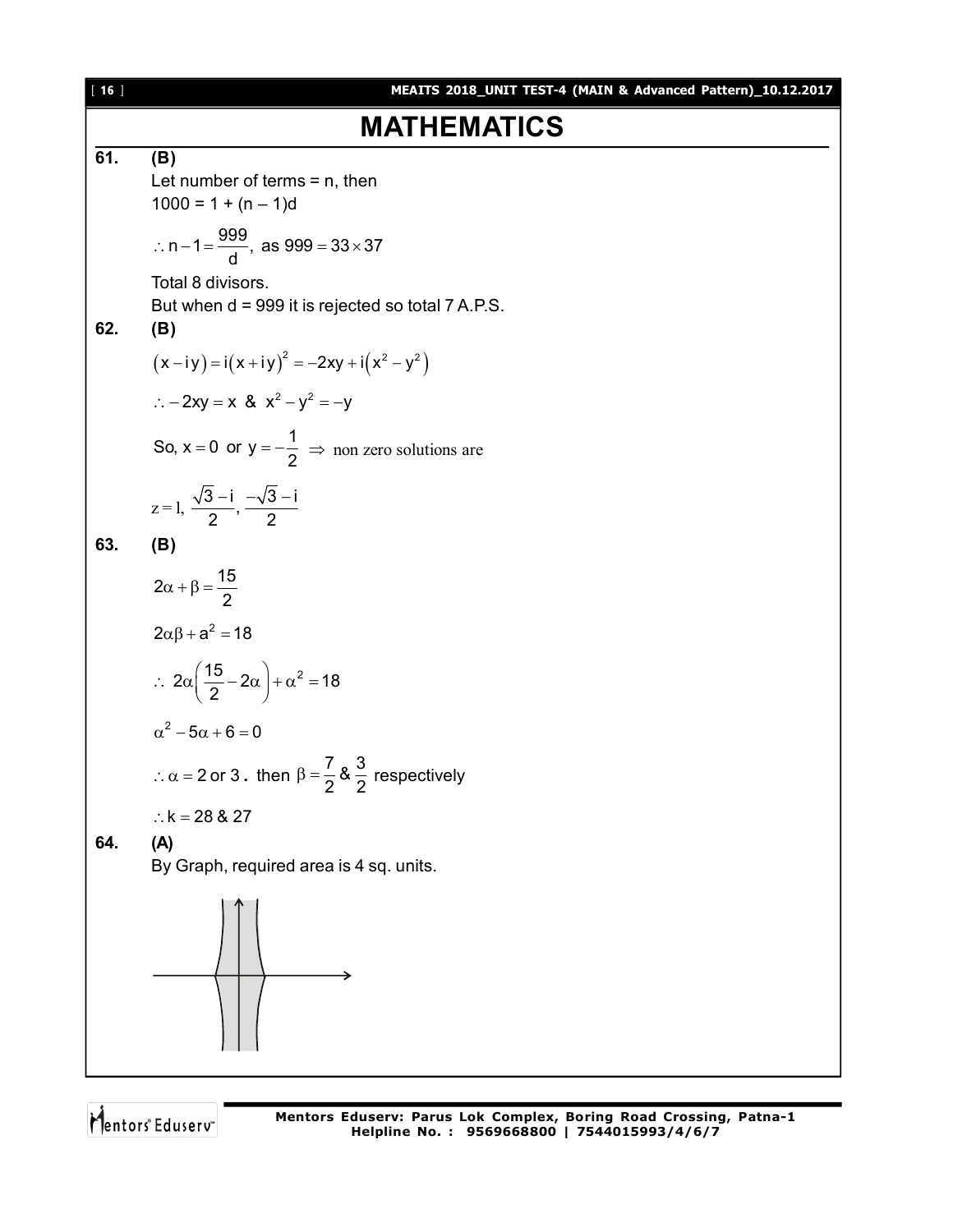### **MEAITS 2018\_UNIT TEST-4 (MAIN & Advanced Pattern)\_10.12.2017** [ **17** ]

65. **(B)**  
\nGiven expression is 
$$
\frac{S_{2n} - S_n}{S_n} = k
$$
  
\n $\frac{2 + (2n - 1)d}{2 + (n - 1)d} = k$  ...  $n d(k - 2) = k(d - 2) = (k - 1)(d - 2)$   
\nEquality holds when  $d = 2$   
\n66. **(D)**  
\nequation of ellipse is  
\n $(x - a)^2 + (y - \beta)^2 = e^2 \frac{(x + m y + n)^2}{t^2 + m^2}$   
\nas e is known, there are 4 arbitrary constants.  
\n67. **(A)**  
\nFor  $f(x) = ax^2 + bx + c$   
\n $f(0) = c$   
\n $f(1) = a + b + c$   
\nSo,  $f(0) \cdot f(1) < 0$   
\ni.e., root exists between 0 & 1 so D > 0  
\n68. **(A)**  
\n $c = (m^2 + 4)a^2 + (m - 2)^2 a - 4m + 2$   
\n $\Rightarrow (a^2 + a)m^2 - 4(a + 1)m + 4a^2 + 4a + 2 - c = 0$   
\nmust be an identity in m  
\n∴ a = -1 and c = 2  
\n69. **(B)**  
\nThe required Quadratic is  
\n $x^2 - (q + q^2 + q^3 + q^4 + q^5 + q^6)x + (q + q^2 + q^4) \left(\frac{1}{q^4} + \frac{1}{q^2} + \frac{1}{q}\right) = 0$   
\ni.e.  $x^2 + x + 2 = 0$   
\n $\therefore D = -7$   
\n**(C)**  
\n $\angle POB = \sin^{-1} \frac{15}{25} = \sin^{-1} \frac{3}{5}$   
\n∴ arg(z)<sub>max</sub> =  $\frac{\pi}{2} + \sin^{-1} \frac{3}{5}$   
\n $\angle POB = \sin^{-1} \frac{15}{25} = \sin^{-1} \frac{3}{5}$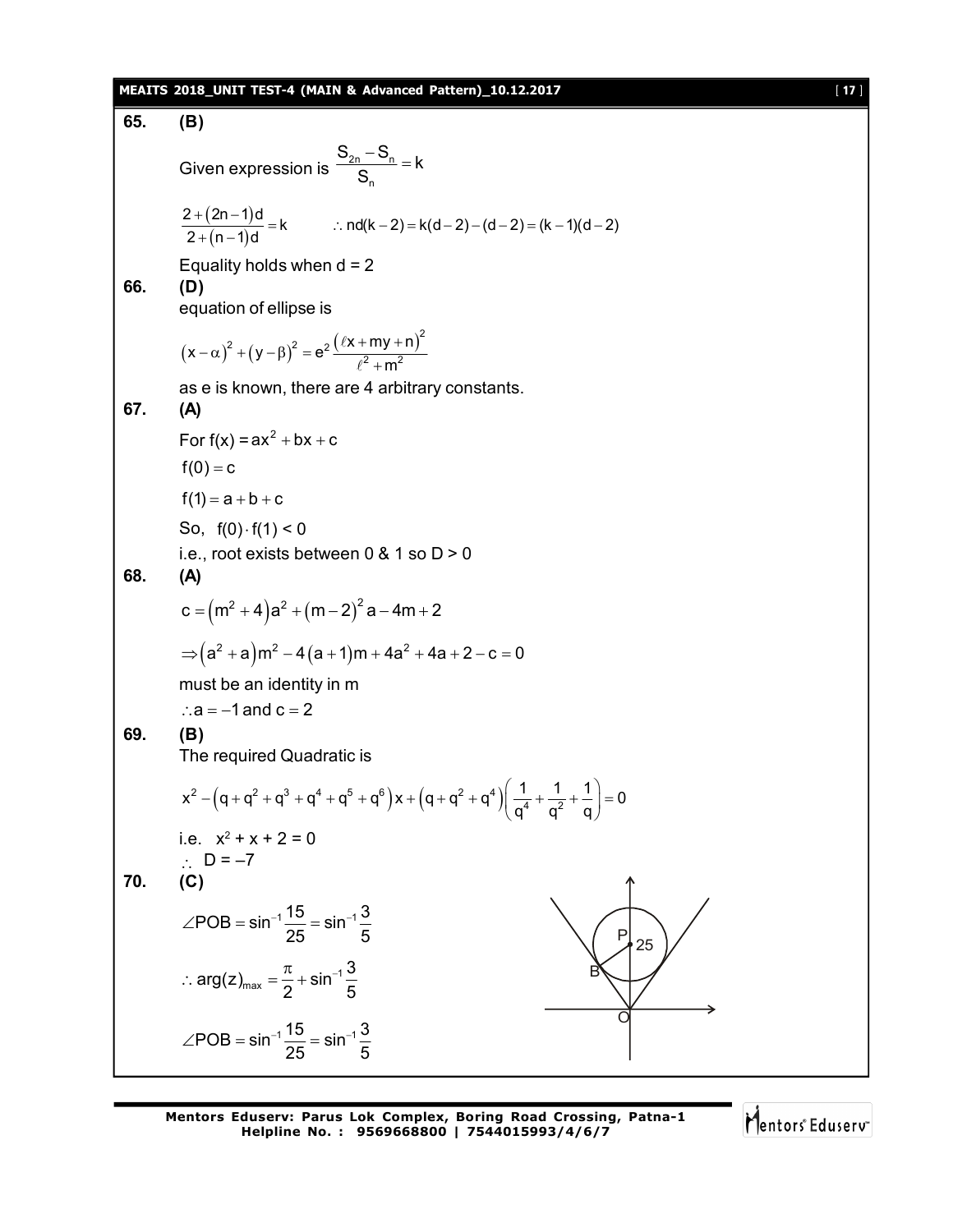### [ **18** ] **MEAITS 2018\_UNIT TEST-4 (MAIN & Advanced Pattern)\_10.12.2017**

∴ arg(z)<sub>max</sub> = 
$$
\frac{\pi}{2}
$$
 + sin<sup>-1</sup>  $\frac{3}{5}$   
\n71. (C)  
\n
$$
\frac{a^2}{1-r^2} = 10 \cdot \frac{a}{1-r}
$$
\n........(i)  
\n
$$
\frac{a}{1-r} = 2017
$$
\n........(ii)  
\nOn solving  $r = \frac{2007}{2027}$   
\n72. (C)  
\n
$$
\sum \alpha = 0; \sum \alpha \beta = -\frac{1}{7}, \alpha \beta; \gamma = \frac{2}{7}
$$
\n
$$
(\alpha + \beta + \gamma) \left(\frac{1}{\alpha} + \frac{1}{\beta} + \frac{1}{\gamma}\right) = 3 + \sum \left(\frac{\alpha}{\beta} + \frac{\beta}{\gamma}\right) = 0
$$
\n
$$
\therefore \sum \left(\frac{\alpha}{\beta} + \frac{\beta}{\gamma}\right) = -3
$$
\n73. (C)  
\nLet the elements of set be  
\n $a, a + 1, a + 2, \dots, a + (n - 1)$   
\n $a + a + 1 + a + 2 + \dots + a + (n - 1) = 35$   
\n
$$
\Rightarrow \frac{n}{2} [2a + (n - 1)] = 35 \Rightarrow n^2 + (2a - 1)n - 70 = 0
$$
\n $a \in I \text{ roots of the above equation must be positive integer } \ge 2$   
\n∴ D should be a perfect square  
\n
$$
\Rightarrow (4a - 1)^2 + 280 = k^2 \Rightarrow k^2 - (4a - 1)^2 = 280
$$
\n
$$
(k - 2a + 1)(k + 2a - 1) = 280
$$
\n
$$
\text{possible positive integral values of } a = 17, 5, 2 \text{ i.e. } 3 \text{ sets.}
$$
\n74. (B)  
\n
$$
\frac{1}{(1)^1} = \left(e^{\frac{i\pi}{2}}\right)^{\frac{1}{1}} \Rightarrow e^{\frac{\pi}{2}}
$$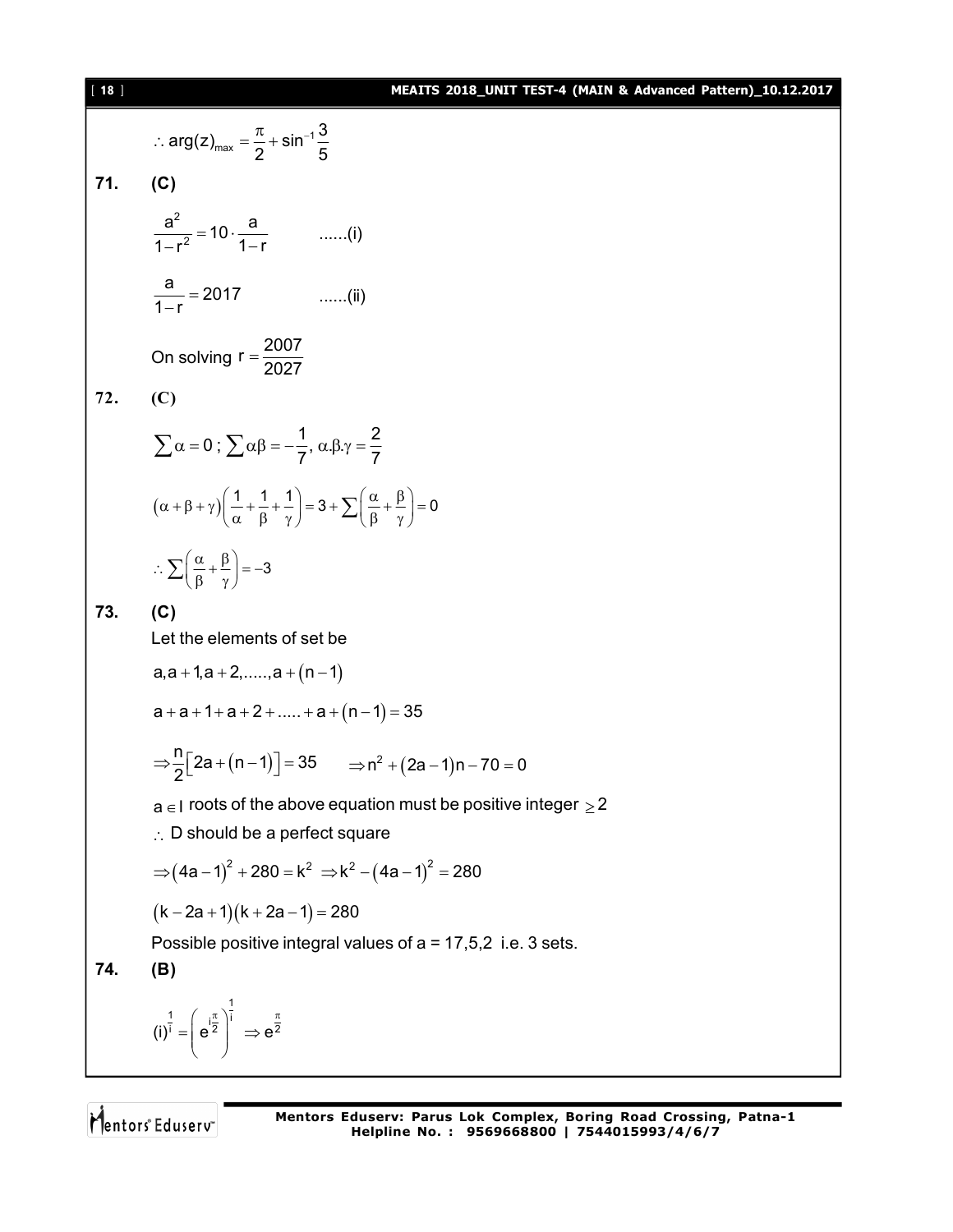### **MEAITS 2018\_UNIT TEST-4 (MAIN & Advanced Pattern)\_10.12.2017** [ **19** ]

75. (C)  
\nLet 
$$
z = x+iy
$$
  
\nthen,  $(x+\sqrt{x^2+y^2})+iy = 2+8i$   
\nor  $x+\sqrt{x^2+64} = 2$   
\n $x^2+64 = 4-4x+x^2$   
\n $\therefore x = -15$   
\n $z = -15 \cdot 8i$   
\n76. (B)  
\nArea of triangle  $= \frac{1}{2} \times 1 \times 1 = \frac{1}{2}$   
\nTotal area  $= \frac{1}{2} + \int_{1}^{1} \frac{1}{x} dx = \frac{1}{2} + \ln 4$   
\n77. (C)  
\nThis can be reduced to,  
\n $y = A \sin(x+B) - D \times f \ln(E \cdot x)$   
\nthus order  $= 4$   
\n78. (B)  
\n $(y \cos x + 2xe^y) dx + (\sin x + x^2e^y - 1) dy = 0$  is of the form  $Mdx + Ndy = 0$   
\nas  $\frac{\delta M}{\delta y} = \frac{\delta N}{\delta x}$ , so integrating w.r.t x and y respectively.  
\n $y \sin x + x^2e^y - y = c$   
\n79. (A)  
\nRe-writing as,  
\n $\frac{1}{y^{2017}} \cdot \frac{dy}{dx} = \frac{1}{y^{2016}} \cdot \frac{1}{x} = 1$   
\n $\frac{dt}{dx} + 2016 \cdot \frac{1}{x} = -2016$   
\n $\frac{dt}{dx} + 2016 \cdot \frac{1}{x} = -2016$   
\n $I.F = e^{\int \frac{2016}{x} dx} = x^{2016}$   
\n $\therefore$  solution  $= \frac{1}{y^{2017}} \cdot x^{2016} = \frac{-2016}{2017} x^{2017} + c$ 

**Mentors Eduserv: Parus Lok Complex, Boring Road Crossing, Patna-1 Helpline No. : 9569668800 | 7544015993/4/6/7**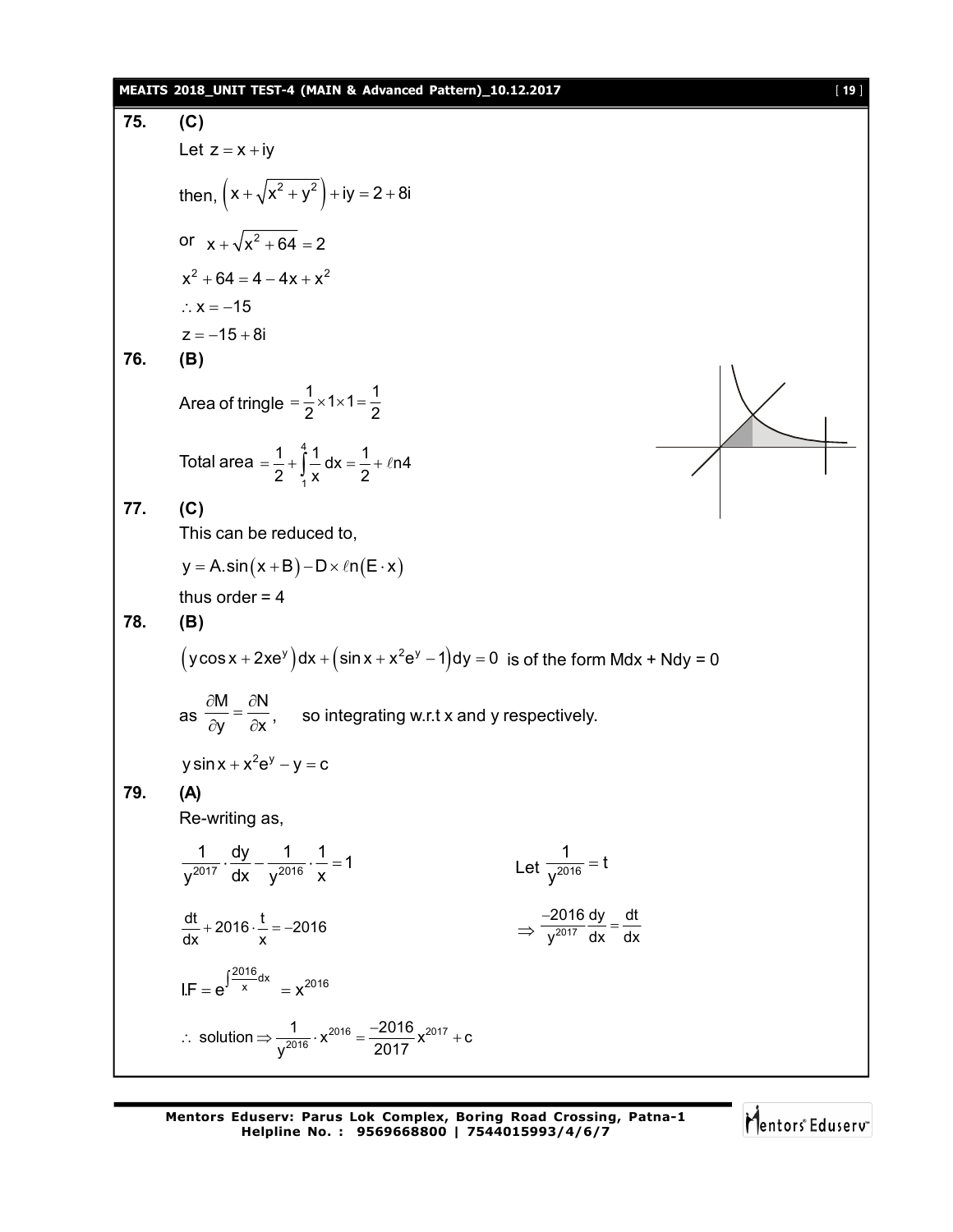| [20] | MEAITS 2018_UNIT TEST-4 (MAIN & Advanced Pattern)_10.12.2017                                                            |
|------|-------------------------------------------------------------------------------------------------------------------------|
| 80.  | (A)                                                                                                                     |
|      | $\frac{dx}{dv} = \frac{e^{2x}}{v^3} + \frac{1}{v}$ Let $u = e^{-2x} \Rightarrow \frac{du}{dv} = -2u \frac{dx}{dv}$      |
|      | : $-\frac{1}{2u}\frac{du}{dv} = \frac{1}{v^3 \cdot u} + \frac{1}{v}$ or $\frac{du}{dv} + \frac{2u}{v} = -\frac{2}{v^3}$ |
|      | ∴ $e^{\int 2\frac{dy}{y}} = e^{2\ln y} = y^2$ ∴ $y^2u = -2\ln y + c$                                                    |
| 81.  | (C)                                                                                                                     |
|      | $y^2 = ax \& x^2 = by is \frac{16}{3}$ sq.units<br>$x^2 = by$<br>$(x_0, y_0)$ $-y^2 = ax$                               |
|      | Consider $a > 0$ , $b > 0$<br>(0, 0)                                                                                    |
|      | Solving $x^2 = by$                                                                                                      |
|      | & $y^2$ = ax we get x = 0, $(ab^2)^{\frac{1}{3}}$                                                                       |
|      | Now area $=\int_{a}^{x_0}\left(\sqrt{ax}-\frac{x^2}{b}\right)dx=\frac{16}{3}$ $\Rightarrow$ ab = 16                     |
| 82.  | (B)                                                                                                                     |
|      | $arg\left(\frac{z-z_1}{z-z_2}\right) = cos^{-1}\left(\frac{1}{\sqrt{10}}\right) = tan^{-1}(3)$<br>P(z)                  |
|      | In AAMC,<br>C                                                                                                           |
|      | $\sin \theta = \frac{AM}{r} = \frac{AB}{2r}$<br>$\mathsf{B} z_2 = (2,-3)$<br>M                                          |
|      | $z_1 = (-3, 2)$<br>$\frac{3}{\sqrt{10}} = \frac{5\sqrt{2}}{2r}$ : $r = \frac{5\sqrt{5}}{3}$                             |
|      |                                                                                                                         |

Mentors<sup>®</sup> Eduserv<sup>®</sup>

**Mentors Eduserv: Parus Lok Complex, Boring Road Crossing, Patna-1 Helpline No. : 9569668800 | 7544015993/4/6/7**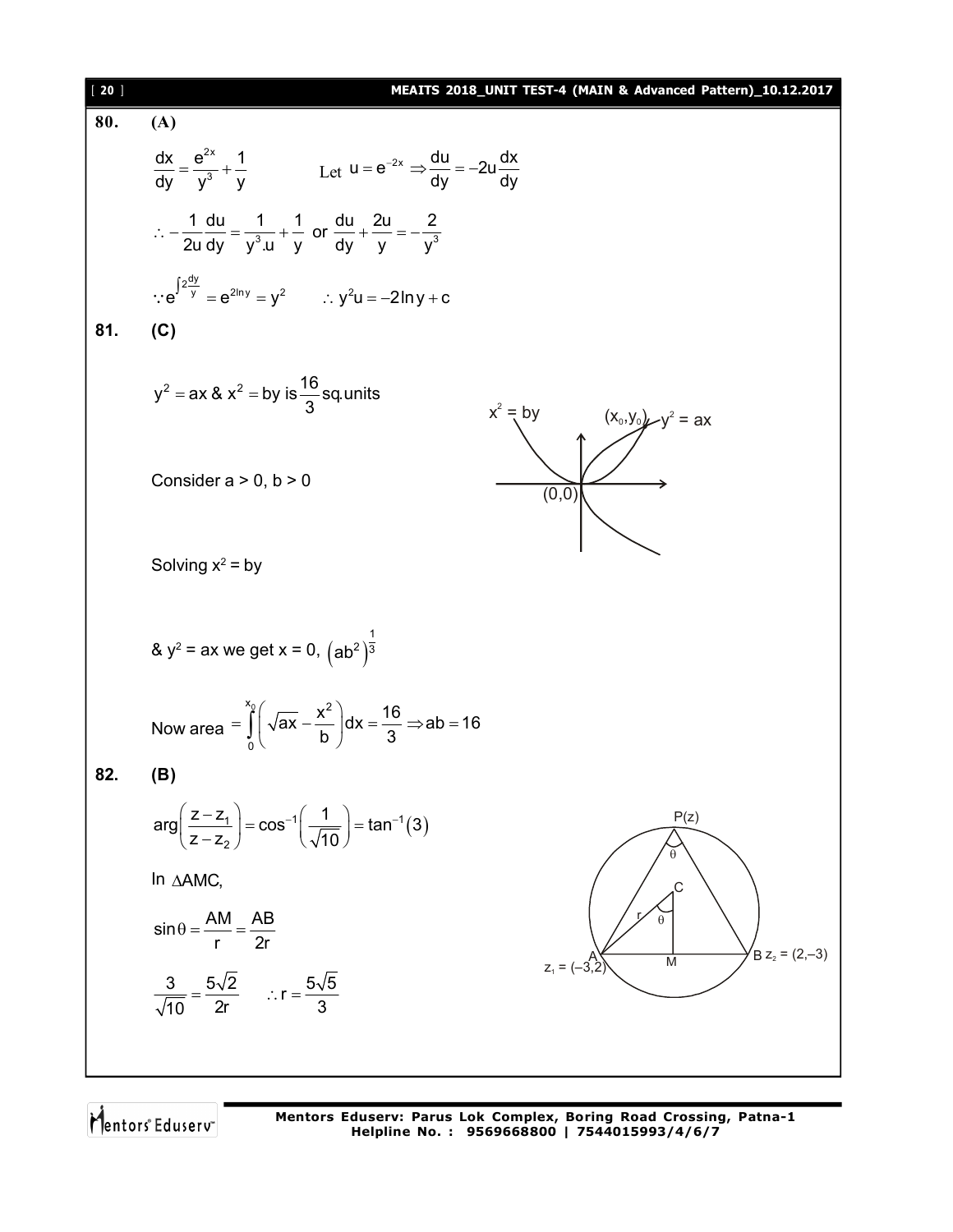### **MEAITS 2018\_UNIT TEST-4 (MAIN & Advanced Pattern)\_10.12.2017** [ **21** ] **83. (A)**  $x^5 - 40x^4 + ax^3 + bx^2 + cx + d = 0$  $r^2$ a a r a ar  $ar^2$ 2  $a\left(\frac{1}{r^2}+\frac{1}{r^2}+1+r+r^2\right)=40$  $r^2$   $r^2$  $\left(\frac{1}{r^2} + \frac{1}{r^2} + 1 + r + r^2\right) = 40$  .......(i) 2  $r^2$  $\frac{1}{2} \left( r^2 + r^2 + 1 + \frac{1}{r} + \frac{1}{r^2} \right) = 10$ al rr  $\left(r^2 + r^2 + 1 + \frac{1}{r} + \frac{1}{r^2}\right) = 10$  .......(ii)  $\frac{(i)}{m}$   $\Rightarrow$   $a^2 = 4$   $\Rightarrow$   $a \pm 2$ (ii)  $\Rightarrow$  a<sup>2</sup> = 4  $\Rightarrow$  a  $\pm$  2  $d = -a^5 = \pm 32$ **84. (D)** Area =  $\int (\sqrt{a} - \sqrt{x})$ a<br> $\overline{C}$   $\overline{C}$   $\overline{C}$   $\overline{C}$   $\overline{C}$   $\overline{C}$   $\overline{C}$   $\overline{C}$   $\overline{C}$   $\overline{C}$   $\overline{C}$   $\overline{C}$   $\overline{C}$   $\overline{C}$   $\overline{C}$   $\overline{C}$   $\overline{C}$   $\overline{C}$   $\overline{C}$   $\overline{C}$   $\overline{C}$   $\overline{C}$   $\overline{C}$   $\overline{C}$   $\over$ J (√a – √x<sub> )</sub><br>º a  $\sim$   $\sim$   $\sim$ 0  $a + x - 2\sqrt{ax}dx = \frac{a}{6}$  $=\int_{0}^{1} a+x-2\sqrt{ax}dx=\frac{a}{6}$  sq. units **85. (D)** This is not always a prime. for  $p = 11$ ,  $2^{11} - 1 = 2047 = 23 \times 89$  is not a prime. **86. (A)**  $(x^6 + 1)$ 2  $x(x^{\circ}+1)$ k  $x^2 + 1$  $^{+}$  $=$  $\ddot{}$  $x^6 + 1 = k \left( \frac{x^2 + 1}{n} \right) \ge 2k$ x  $\left(x^2+1\right)$  $\therefore$  x<sup>6</sup> + 1 = k  $\left(\frac{X}{x}\right)^{1/2}$   $\geq$  2 So,  $2k - x^6 \le 1$ **87. (D)**  $\frac{4}{x} + \frac{9}{y} + \frac{16}{z} = \left(\frac{4}{x} + \frac{9}{y} + \frac{16}{z}\right)(x+y+z)$ x y z x y z  $+\frac{9}{y}+\frac{16}{z}=\left(\frac{4}{x}+\frac{9}{y}+\frac{16}{z}\right)(x+y+z)$  $\geq$  81 (Use A.M.  $\geq$  G.M.)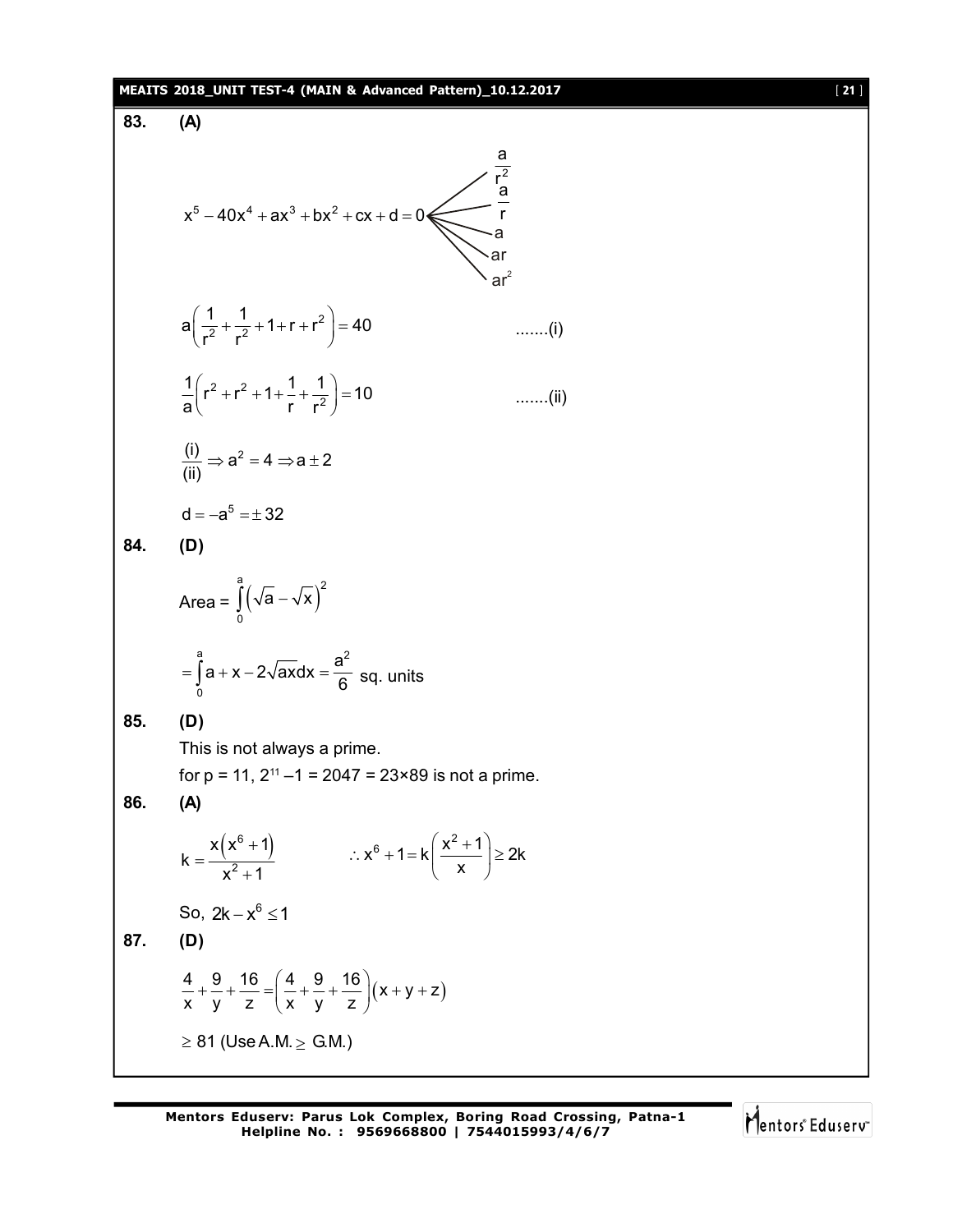| $[22]$ | MEAITS 2018_UNIT TEST-4 (MAIN & Advanced Pattern)_10.12.2017                               |
|--------|--------------------------------------------------------------------------------------------|
| 88.    | (A)                                                                                        |
|        | $\int_{0}^{9} \sqrt{x} dx = \frac{2}{3} x^{\frac{3}{2}} \Big _{0}^{9} = \frac{54}{3} = 18$ |
|        | Now, $\int_{0}^{a} \sqrt{x} dx = 9$ : $\frac{2}{3}a^{\frac{3}{2}} = 9$                     |
|        | ∴ $a = \left(\frac{27}{2}\right)^{\frac{2}{3}} = \frac{9}{2^{\frac{2}{3}}}$                |
| 89.    | (C)                                                                                        |
|        | $f(x) = (x - x_1)(x - x_2)(x - x_4)(x - x_4)$                                              |
|        | $ f(i) =1 \Rightarrow \sqrt{(1+x_1^2)(1+x_2^2)(1+x_3^2)(1+x_4^2)}=1$                       |
|        | $\Rightarrow$ $x_1 = x_2 = x_3 = x_4 = 0$                                                  |
|        | $\therefore$ a + b + c + d = 0                                                             |
| 90.    | (C)                                                                                        |
|        | making $D \le 0$ of quadratic in x                                                         |
|        | $\therefore 3y^2 - 2xy + 4 - h^2 \ge 0$                                                    |
|        | $\Rightarrow$ 4h <sup>2</sup> – 4 × 3(4 – h <sup>2</sup> ) $\leq$ 0                        |
|        | $\therefore h \in \left[ \left. -\sqrt{3}, \sqrt{3} \right. \right]$<br>┙                  |
|        | Sum of Integer = $-1 + 0 + 1 = 0$                                                          |
|        |                                                                                            |
|        |                                                                                            |
|        |                                                                                            |
|        |                                                                                            |
|        |                                                                                            |
|        |                                                                                            |
|        |                                                                                            |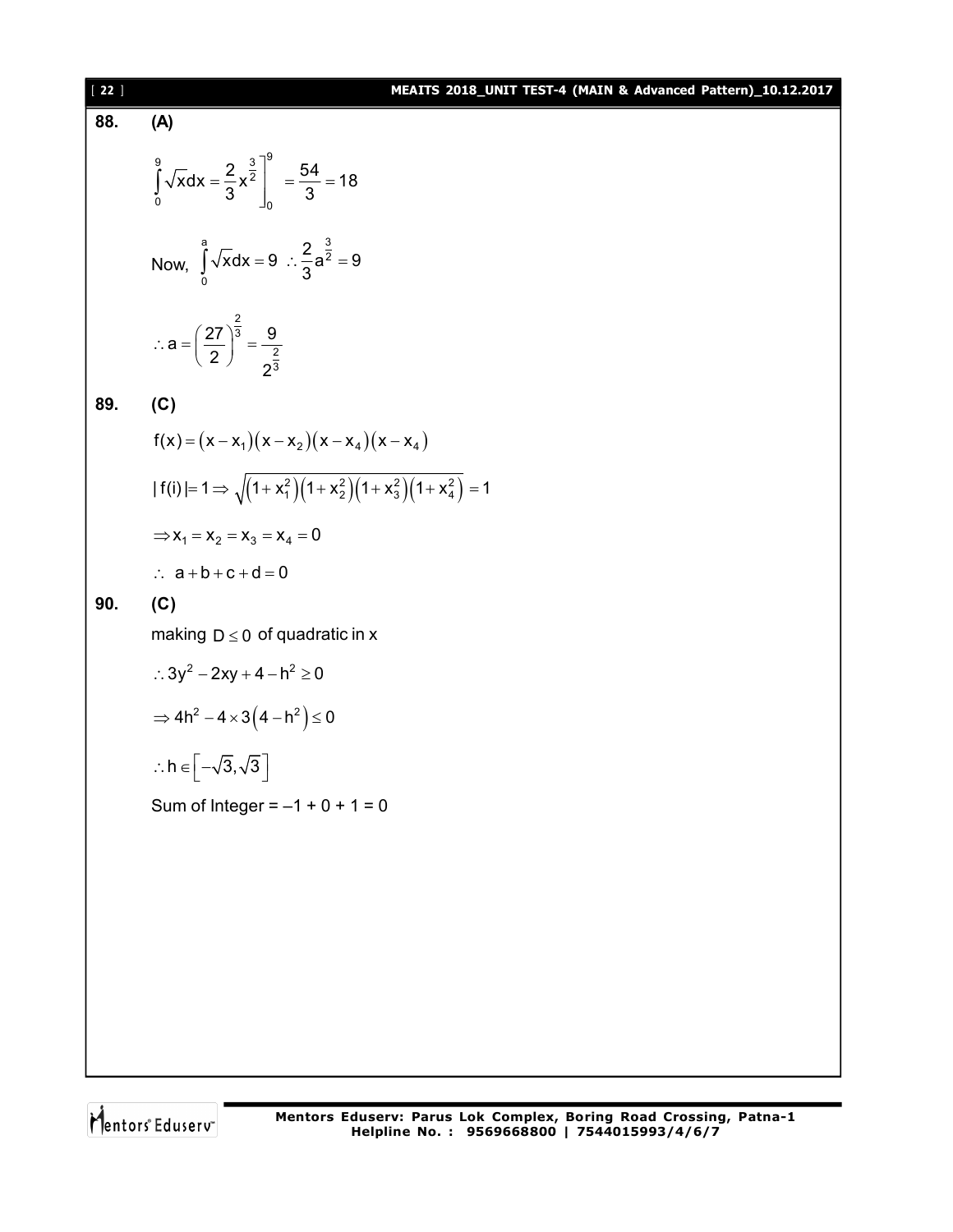**MEAITS 2018\_UNIT TEST-4 (MAIN & Advanced Pattern)\_10.12.2017** [ **23** ]

## **JEE ADVANCED PHYSICS**

**1. (B)**

Let  $V_0 = \sqrt{2gh}$ . Then COLM gives

$$
mV_0 = (2m+m)v
$$

 $V = \frac{V_0}{R}$ . 3  $\Rightarrow$   $V = -$ 

Distance of initial position to equilibrium position is  $x = \frac{3mg}{k} - \frac{2mg}{k} = mg/k$  $=\frac{m \cdot m g}{k} - \frac{2m g}{k} = mg/k$ .

We have 
$$
v = \omega \sqrt{A^2 - x^2}
$$

$$
\Rightarrow \quad \frac{V_0}{3} = \omega \sqrt{A^2 - x^2}.
$$
 But  $\omega = \sqrt{\frac{K}{3m}}$ .

$$
\Rightarrow A = \frac{2mg}{K} \cdot \left[ \text{Use } v_0 = \sqrt{2g \times \frac{4.5mg}{k}} \right]
$$

Hence time taken to reach mean position is given as

$$
x = A \sin \omega t
$$

$$
\Rightarrow \frac{mg}{k} = \frac{2mg}{k} \sin \omega t.
$$

$$
\Rightarrow t_1 = \frac{\pi}{6\omega}
$$

And time taken to reach from mean position to maximum, compression is

$$
=\frac{T}{4}=\frac{\pi}{2\omega}
$$

Hence total time

$$
\Delta T = \frac{\pi}{6\omega} + \frac{\pi}{2\omega}
$$

 $= 20\pi$  (ms) Ans.

$$
2. (A)
$$

Total force =  $P_0 \times \pi r^2$  + weight of liquid above the sphere.

**Mentors Eduserv: Parus Lok Complex, Boring Road Crossing, Patna-1 Helpline No. : 9569668800 | 7544015993/4/6/7**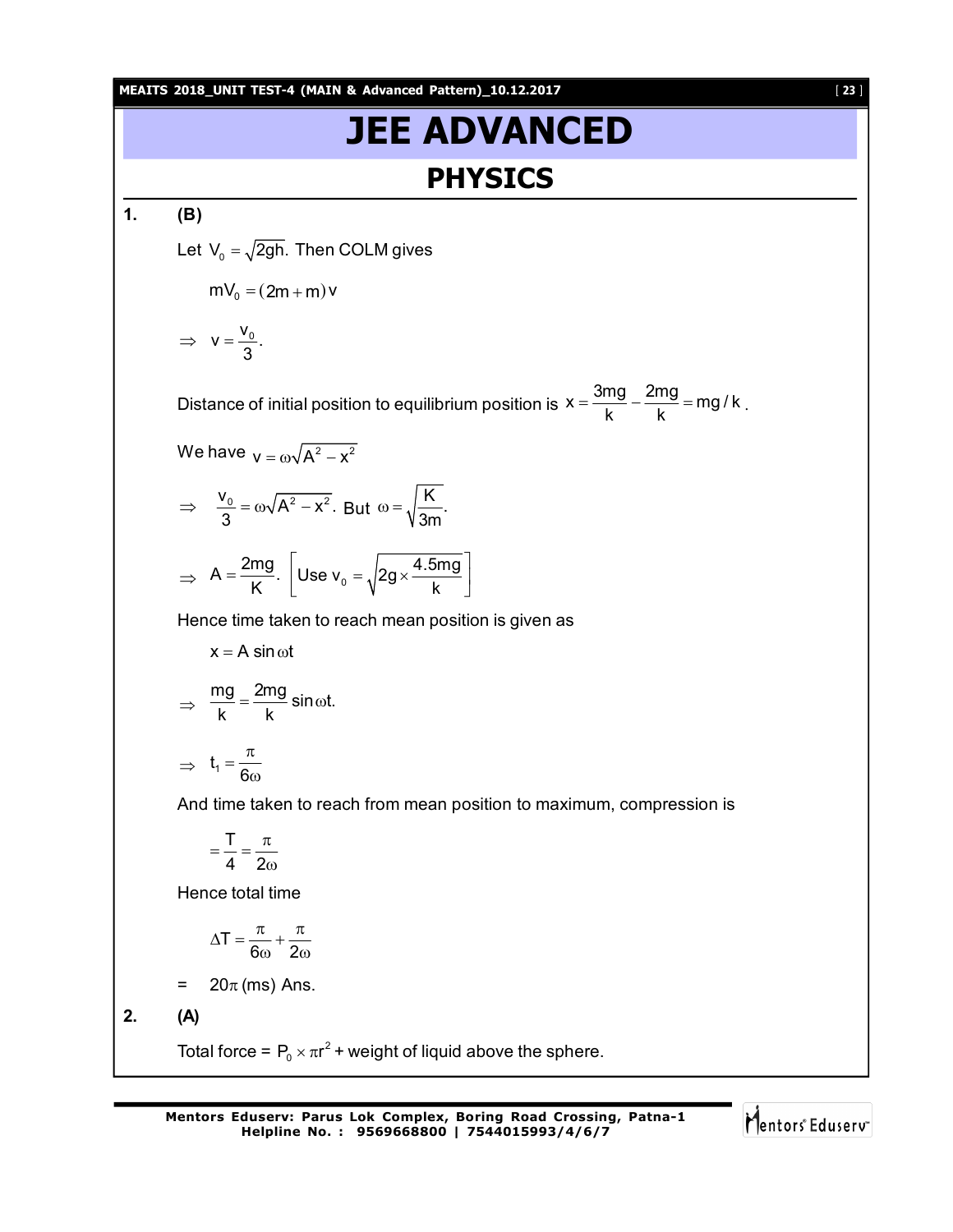| $[24]$ | MEAITS 2018_UNIT TEST-4 (MAIN & Advanced Pattern)_10.12.2017                                                                         |
|--------|--------------------------------------------------------------------------------------------------------------------------------------|
| 3.     | (A)                                                                                                                                  |
|        | $I_{shell} + I_{element} = 0$                                                                                                        |
|        | $\therefore$ $\left  I_{\text{shell}} \right  = I_{\text{element}}$                                                                  |
|        | $= \frac{G(\sigma \Delta A)}{\left(R + \frac{R}{2}\right)^2}$                                                                        |
| 4.     | (C)                                                                                                                                  |
|        | Let potential of junction is V. Then current law at junction gives                                                                   |
|        | $\frac{12-V}{3} + \frac{6-V}{2} = \frac{V-0}{1}$                                                                                     |
|        | $\Rightarrow V = \frac{42}{11}$ volt                                                                                                 |
|        | $\therefore i_3 = \frac{V}{R} = \frac{V}{I} = \frac{42}{11}$ Amp.                                                                    |
| 5.     | (D)                                                                                                                                  |
|        | $3\frac{1}{2}$ mω <sup>2</sup> (A <sup>2</sup> – x <sup>2</sup> ) = $\left(\frac{1}{2}$ mω <sup>2</sup> x <sup>2</sup> )             |
|        | $\Rightarrow$ $x = \frac{\sqrt{3}}{2}A = A \sin \omega t$ .                                                                          |
|        | $\therefore$ t = $\frac{2}{3}$ sec.                                                                                                  |
| 6.     | (D)                                                                                                                                  |
|        | Number of droplets is $n = \frac{R^3}{r^3}$                                                                                          |
|        | According to question,                                                                                                               |
|        | Energy released = K.E. of bigger drop                                                                                                |
|        | $\therefore \quad \frac{R^3}{r^3} \times 4\pi r^2 \cdot T - 4\pi R^2 T = \frac{1}{2} \cdot \rho \cdot \frac{4}{3} \pi R^3 \cdot v^2$ |
|        | $\therefore V = \sqrt{\frac{6T(R-r)}{prR}}$                                                                                          |
|        |                                                                                                                                      |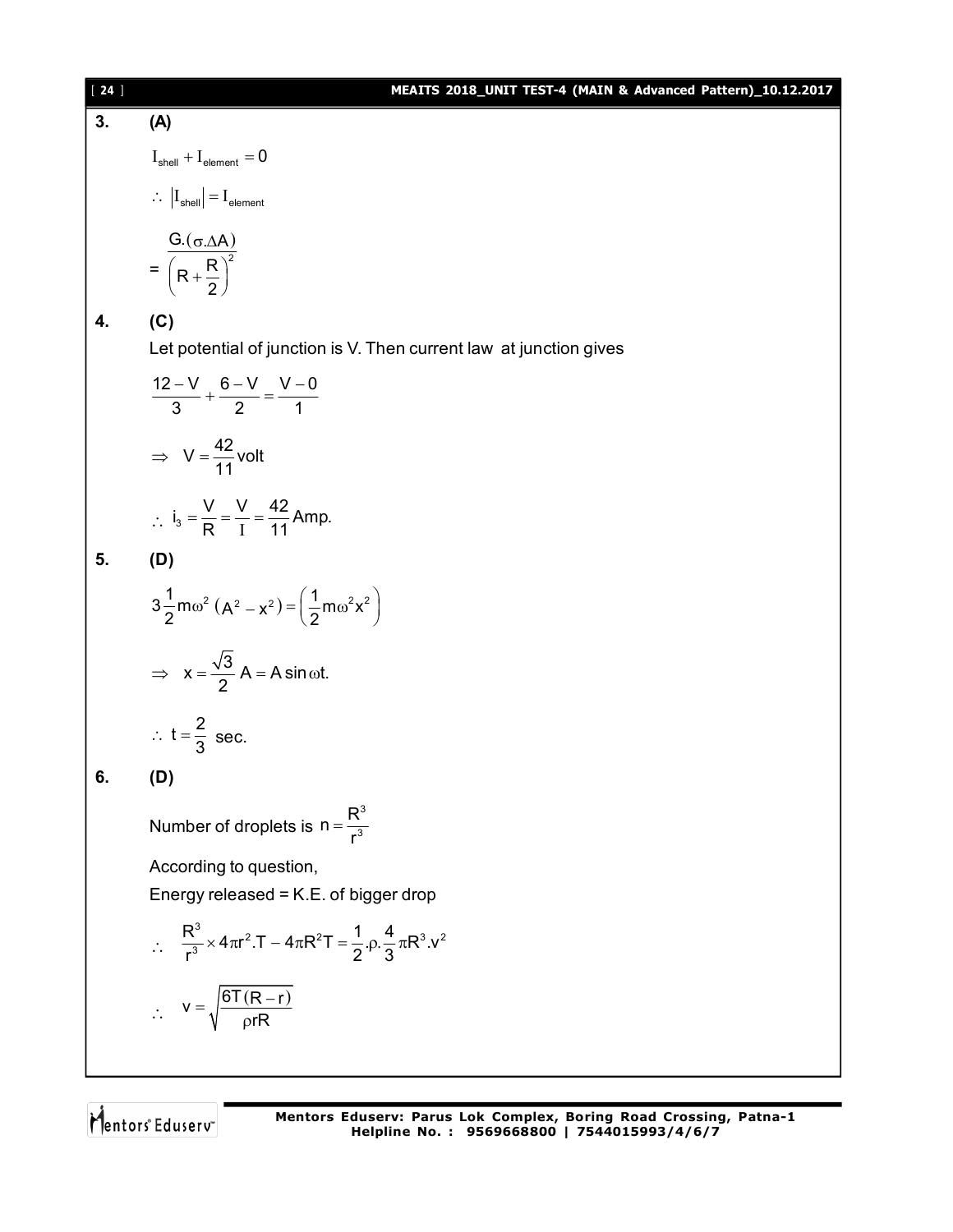### **MEAITS 2018\_UNIT TEST-4 (MAIN & Advanced Pattern)\_10.12.2017** [ **25** ]

7. **(B)**  
\n
$$
Q_1 = C(V_1 + V_2)
$$
  $U_1 = \frac{1}{2}C(V_1 + V_2)^2$   
\n $Q_1 = CV_1$   $U_1 = \frac{1}{2}CV_1^2$   
\n $\therefore \Delta Q = CV_2$   
\nHence heat generated  
\n $H = CV_1 \times V_2 - \left[\frac{1}{2}C(V_1 + V_2)^2 - \frac{1}{2}CV_1^2\right]$   
\n $= -CV_1V_2 + \left[\frac{1}{2}CV_1^2 + \frac{1}{2}CV_2^2 + CV_1V_2 - \frac{1}{2}CV_1^2\right]$   
\n $= \frac{1}{2}CV_2^2$   
\nWhich is independent of V<sub>1</sub>  
\n8. **(B)**  
\nFirst ring have two symmetrical section as second ring. Hence as far as net upward field  
\nin two cases are concerned, we have  $2I_2 \cos \phi = I_1$   
\n $\therefore \frac{I_1}{2I_2} = \cos \phi$   
\n9. **(A)**  
\n $R_1 = \frac{200 \times 200}{60} = \frac{2000}{3}\Omega$   
\n $R_2 = \frac{200 \times 200}{100} = 400\Omega$   
\n $\therefore R_{net} = \frac{3200}{3}$   
\n $\therefore I = \frac{200 \times 3}{300} = \frac{3}{16}$  amp.  
\n $\therefore P = i^2 R_{net}$   
\n $= \frac{3}{16} \times \frac{3}{16} \times \frac{3200}{3} = 37.5$  wat.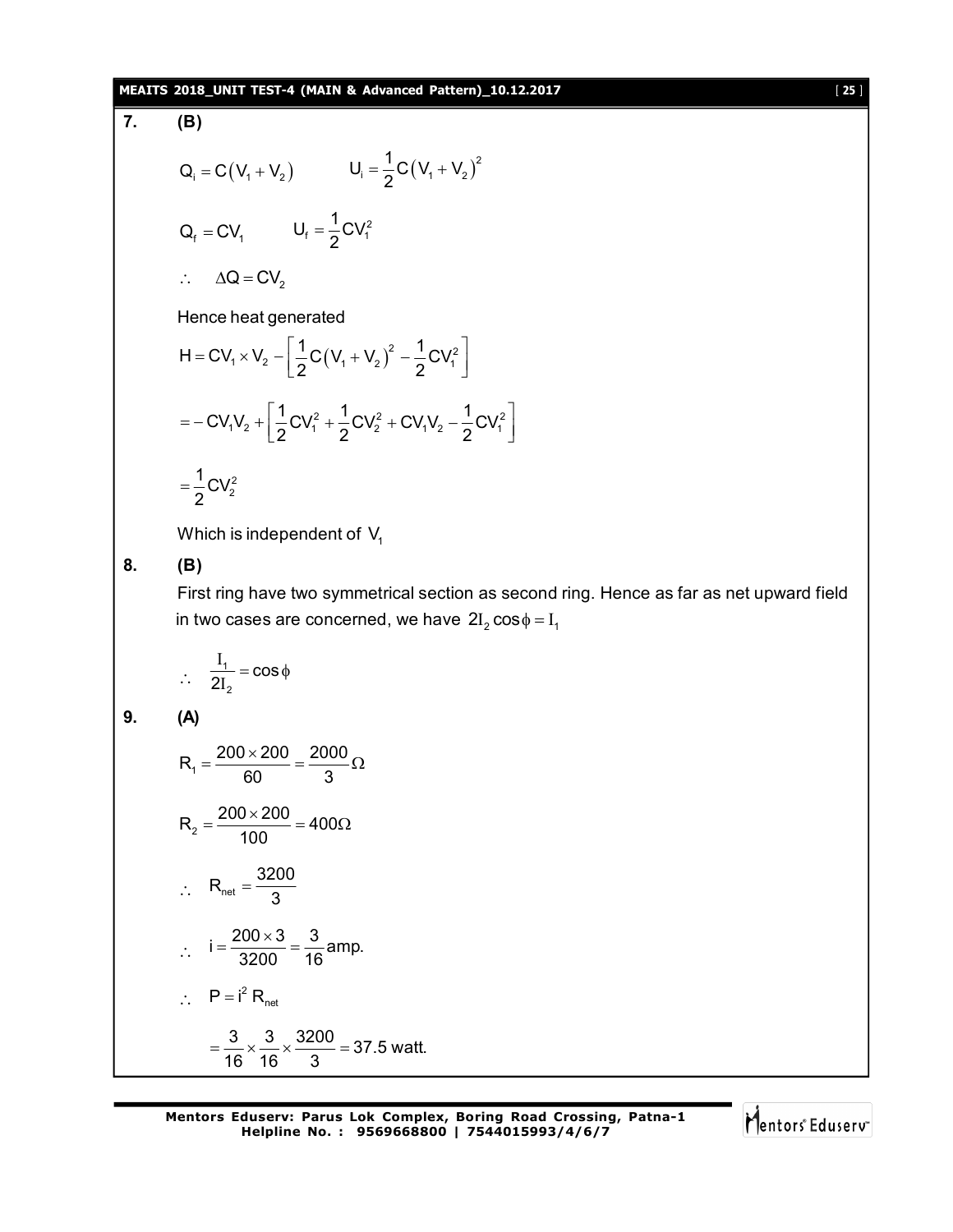12.6  
\n16. (B)  
\nNet downward force on cube  
\n
$$
F_x = wt
$$
. of water + self weight  
\n
$$
= (P_0 + \rho_w ga)a^2 + (a^2 - \frac{a}{2} \times \frac{a}{2} \times a) \rho_{obs} .9
$$
\n
$$
= \frac{7}{2} \times 10^7 N.
$$
\nAnd net upward force by water  
\n
$$
F_z = (\frac{a}{2} \times a) (P_0 + \rho_w a) .3a/2
$$
\n
$$
= 1.25 \times 10^7 N
$$
\n∴ Normal reaction  
\n
$$
N = F_1 - F_2
$$
\n
$$
= 2.25 \times 10^7 N
$$
\n11. (A)  
\nIf charge an sphere is Q, then  $\frac{Kq}{d+x} + \frac{KQ}{R} = 0$   
\n
$$
\Rightarrow Q = -\frac{Rq}{d+x}
$$
\n
$$
(d+x) will decrease as a result -ve charge on sphere will increases. Hence current (flow of positive charge) will be from C to C'\n12. (A)\n
$$
Q = -\frac{Rq}{d+x}
$$
\n
$$
\therefore i = \frac{dQ}{dt} = -Rq \left\{ -\frac{1}{(d+x)^2} \frac{dx}{dt} \right\}
$$
\n
$$
= \frac{Rq}{(d+x)^2} .V
$$
\nBut for maximum current v =  $\omega a$   
\n
$$
(d+x)^2 = d^2
$$
 (for small amplitude)  
\n $\therefore i_{max} = \frac{Rq\omega a}{d^2}$
$$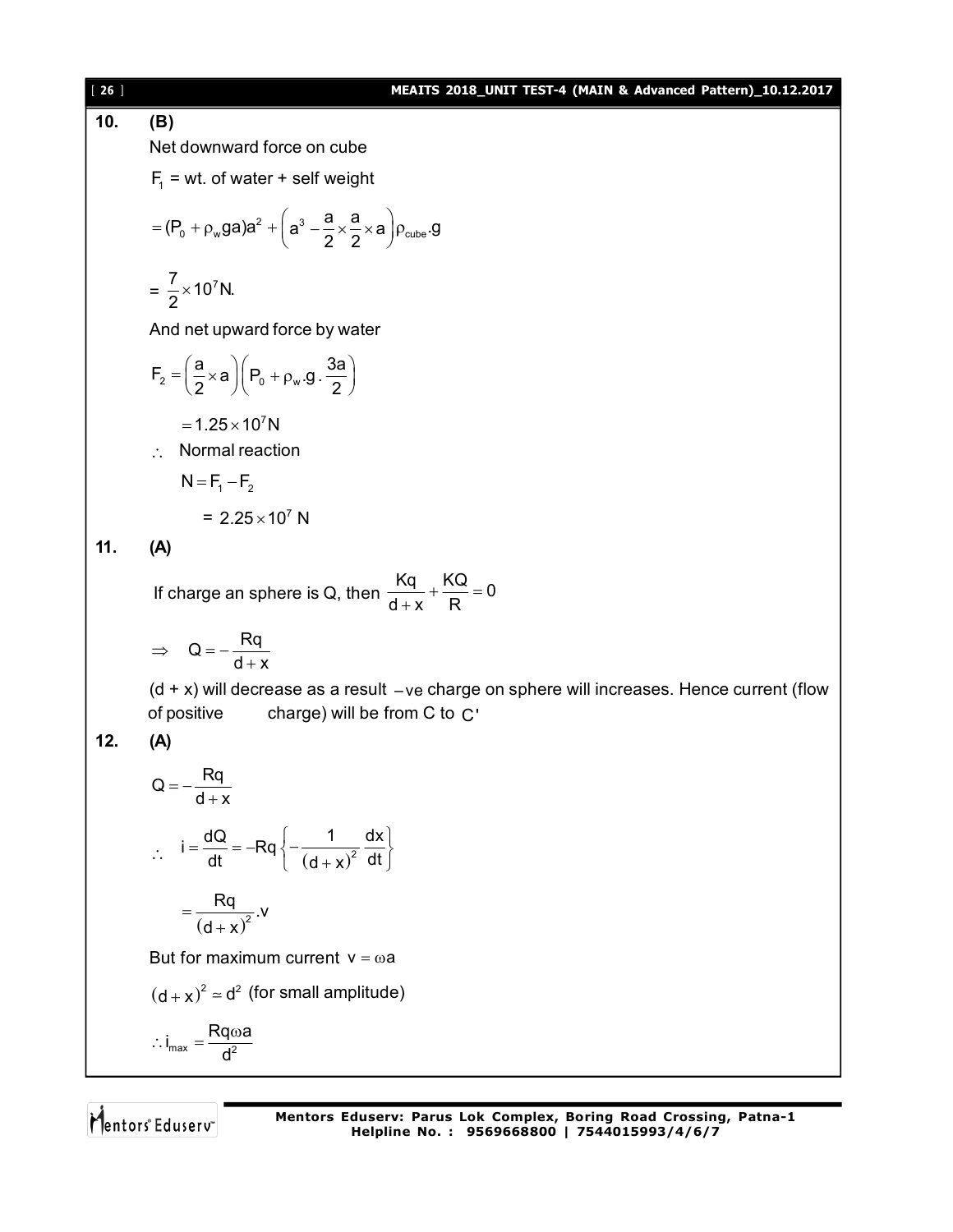### **MEAITS 2018\_UNIT TEST-4 (MAIN & Advanced Pattern)\_10.12.2017** [ **27** ]

### **13. (C)**

Pressure at the base of wall is  $\rho gH$ . The force per unit length of the water an wall is equal to the area of the pressure diagram.



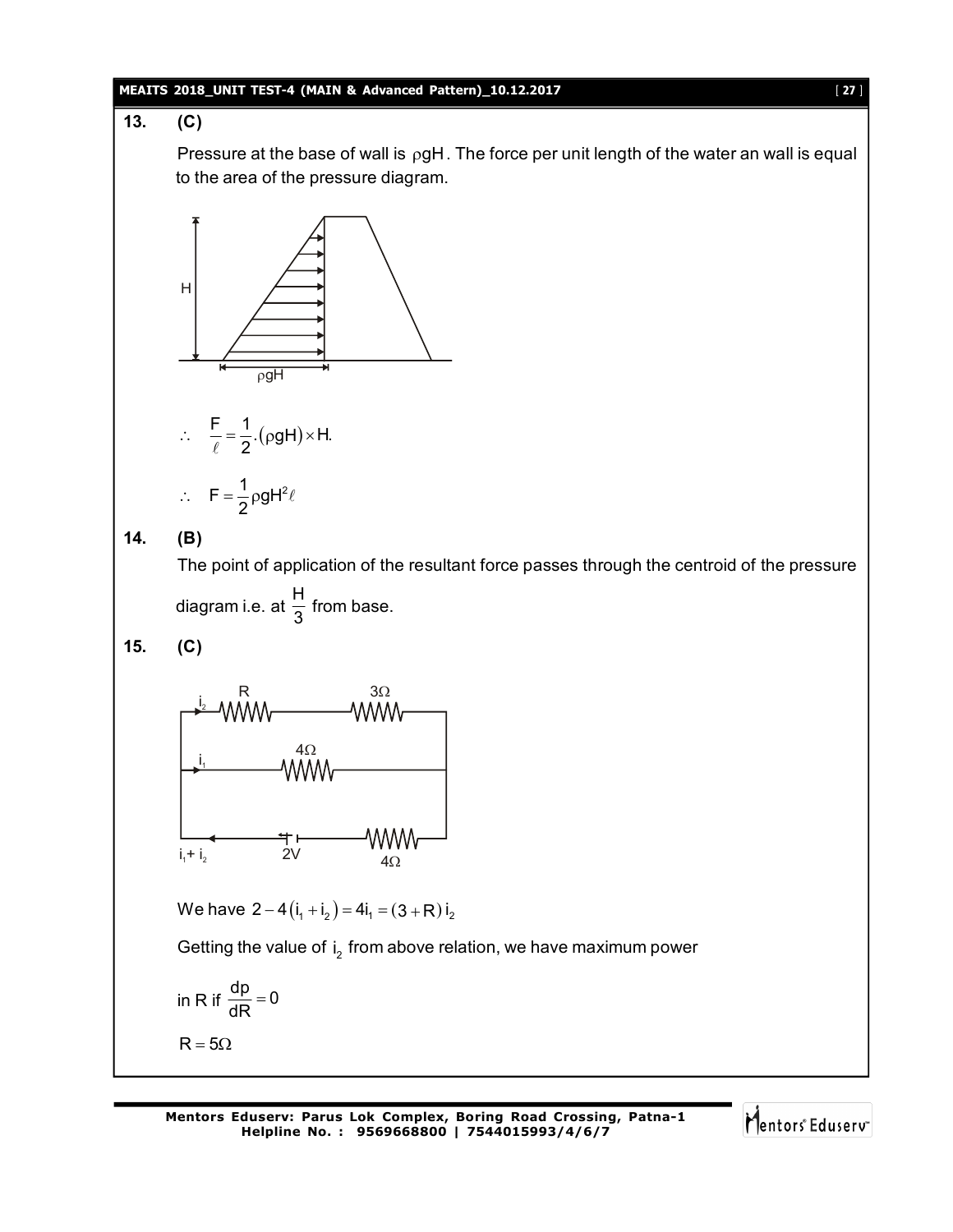| [28] |                                                                                | MEAITS 2018_UNIT TEST-4 (MAIN & Advanced Pattern)_10.12.2017 |
|------|--------------------------------------------------------------------------------|--------------------------------------------------------------|
| 16.  | (D)                                                                            |                                                              |
|      | $V_{\tau} = \varepsilon - i r$                                                 |                                                              |
|      | But $i = i_1 + i_2 = \frac{3}{10}$ amp.                                        |                                                              |
|      | $V_T = 2-4 \times \frac{3}{10} = 0.8$ volt                                     |                                                              |
| 17.  | (C)                                                                            |                                                              |
|      | Let q charge flown through switch.                                             |                                                              |
|      | Then circuit will be as shown in figure for which KVL gives                    |                                                              |
|      | $-V + \frac{q-CV}{C} + \frac{q}{C} + \frac{q}{C} = 0$                          | -CV-q<br>-CV+q<br>+q                                         |
|      | $\Rightarrow \frac{3q}{C} = 2V.$ $\Rightarrow q = \frac{2}{3}CV$               | ا†≛                                                          |
|      | Hence $Q_1 = CV - q = \frac{CV}{3}$                                            | $P \rightarrow (4)$                                          |
|      | Final charge on $C_2 = q = \frac{2CV}{3}$                                      | $R\rightarrow(3)$                                            |
|      | W.D. by battery $V_2$ is = $V \times q = \frac{2CV^2}{3}$                      | $Q \rightarrow (1)$                                          |
|      | Change in energy of capacitor system is                                        |                                                              |
|      | $\Delta U = 2 \times \frac{4CV^2}{18} + \frac{CV^2}{18} - \frac{1}{2}CV^2 = 0$ |                                                              |
|      | Hence heat produced = W.D. by battery = $\frac{2CV^2}{3}$ S $\rightarrow$ (1)  |                                                              |
| 18.  | (D)                                                                            |                                                              |
|      | $P.E. = mgh = mg\ell (1 - \cos \theta)$                                        |                                                              |
|      | $K.E. = loss in P.E.$                                                          |                                                              |
|      | $= mg\ell(1-\cos\theta_0) - mg\ell(1-\cos\theta)$                              |                                                              |
|      | $= mg\ell(\cos\theta - \cos\theta_0)$                                          |                                                              |
|      | Momentum $mv = \sqrt{2mk}$                                                     |                                                              |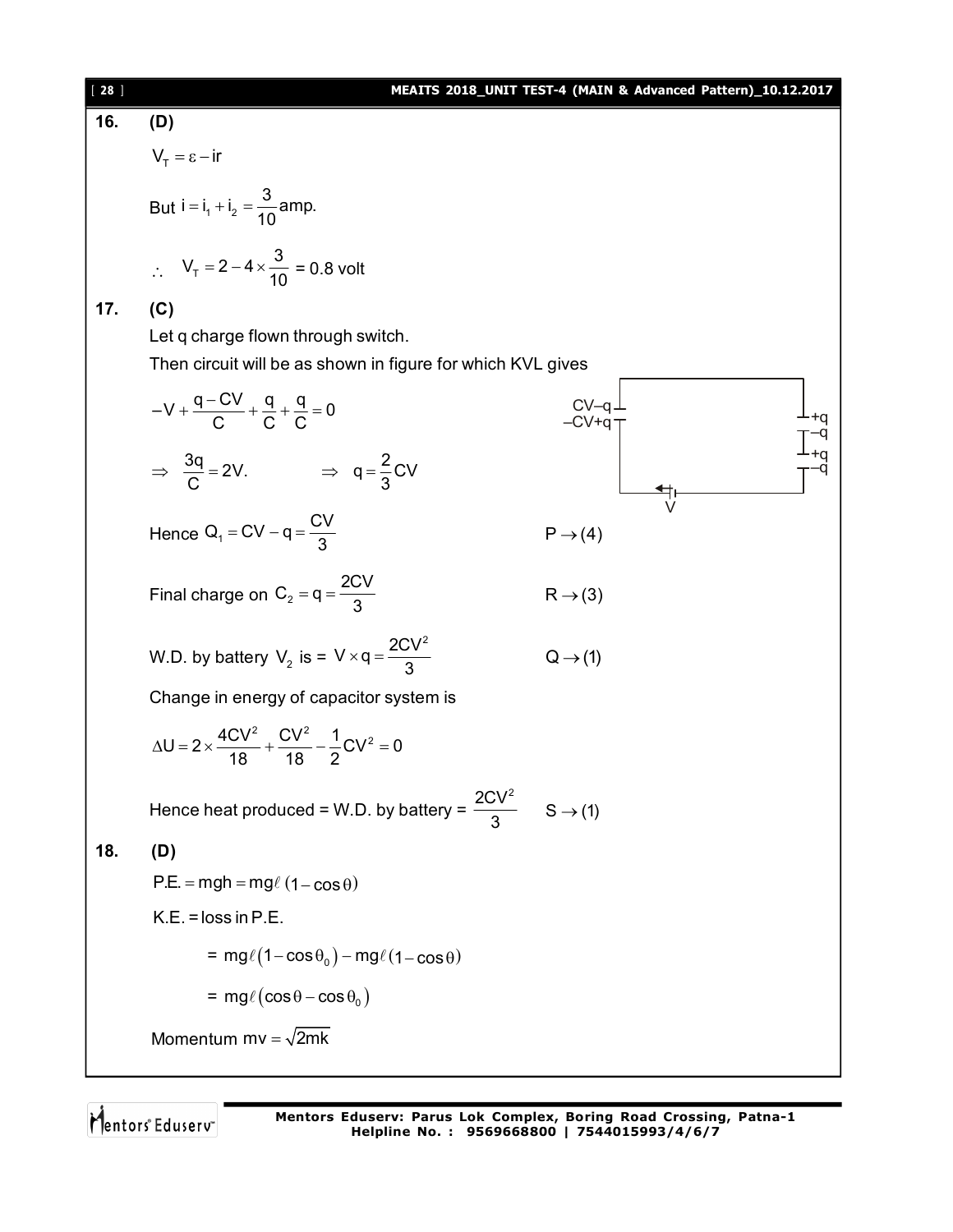### **MEAITS 2018\_UNIT TEST-4 (MAIN & Advanced Pattern)\_10.12.2017** [ **29** ]

For  $P.E. = K.E.$  $mg\ell(1-\cos\theta) = mg\ell(\cos\theta-\cos\theta_0)$ 

$$
\therefore \quad \cos \theta = \frac{1 + \cos \theta}{2}
$$

**19. (C)**

**20. (D)**

If spring is not attached then block will oscillate only for half period.

### **CHEMISTRY**

$$
21. (B)
$$

$$
2Na(g) \xrightarrow{\text{max}} Na_2(g)
$$
  

$$
P_{Na} = X_{Na} \cdot P_{Total} = \frac{20}{100} \times 10 \text{ bar} = 2 \text{ bar}
$$

100

$$
P_{\text{Na}_2} = X_{\text{Na}_2} . P_{\text{Total}} = \frac{80}{100} \times 10 \text{ bar} = 8 \text{ bar}
$$

$$
K_{\rm p} = \frac{P_{\rm Na_2}}{\left(P_{\rm Na}\right)^2} = \frac{8}{\left(2\right)^2} = 2
$$

$$
22. (A)
$$

2NaOH +  $CuSO_4 \longrightarrow Cu(OH)_2 + Na_2SO_4$  $inimmoles: 500x$ mmoles: 500x-600 0 300 300 left  $500\times0.6$ Initial  $pOH = - \log x$ Final pOH =  $-log \frac{500x - 600}{1000}$ 1000  $=-\log \frac{500x-}{100}$ pOH<sub>f</sub> - pOH<sub>i</sub> = -log  $\frac{500x - 600}{1000}$ .  $\frac{1}{x}$  = 1 = log10 1000 x  $-pOH = -log \frac{500x - 600}{1000}$ .  $\frac{1}{1} = 1 = 1$  $x=\frac{3}{2}$ 2  $=$  $2x = 3$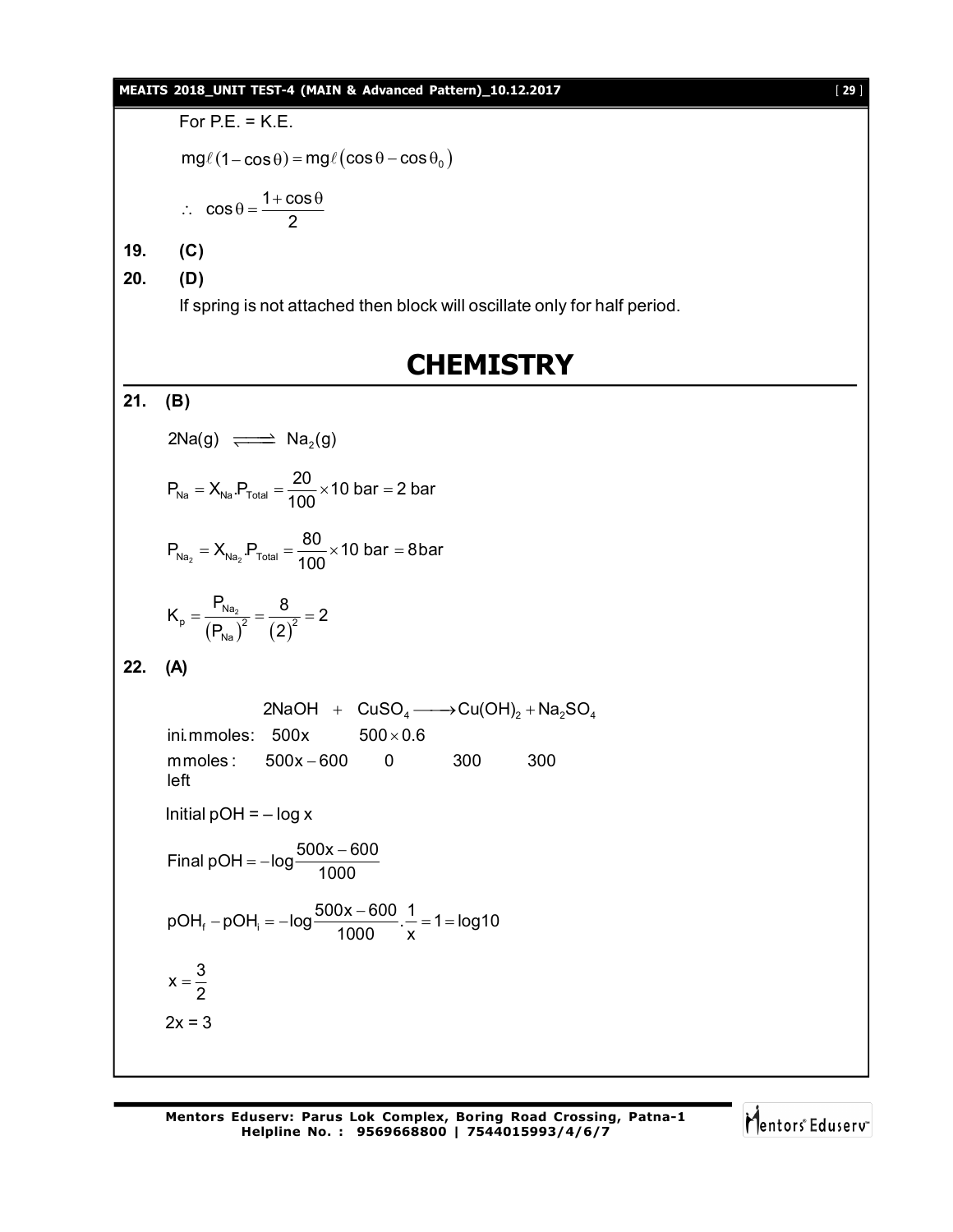### [ **30** ] **MEAITS 2018\_UNIT TEST-4 (MAIN & Advanced Pattern)\_10.12.2017**

23. **(B)**  
\n
$$
H_3PO_4 = \frac{0.98}{98} = 10^{-2} \text{ Mole}
$$
\n
$$
[H_3PO_4] = \frac{10^{-2}}{100} \times 1000 = 0.1 \text{ M}
$$
\n
$$
pH = 5 ; [H+]= 10-5
$$
\n
$$
\Rightarrow H_3PO_4 & H_2PO_4
$$
\n
$$
pH = PK_{a_1} + log \frac{[H_2PO_4]}{[H_3PO_4]} \Rightarrow 5 = 3 + log \frac{[H_2PO_4]}{[H_3PO_4]}
$$
\n
$$
\because [H_3PO_4] + [H_2PO_4] = 0.1
$$
\n
$$
\therefore [H_3PO_4] = 10^{-3} \text{ M} & [H_2PO_4] = 10^{-1} \text{ M}
$$
\nFor  $H_2PO_4$  &  $HPO_4^2$ \n
$$
pH = PK_{a_2} + log \frac{[HPO_4^2]}{[H_2PO_4]}; 5 = 8 + log \frac{[HPO_4^2]}{[H_2PO_4]}
$$
\n
$$
\therefore [H_2PO^-] + [HPO_4^2^-] = 0.1
$$
\n
$$
[H_2PO_4] = 0.1 \text{ M} & [HPO_4^2^-] = 10^{-4} \text{ M}
$$
\n
$$
\Rightarrow \text{ For HPO}_4^2 & RO_4^3
$$
\n
$$
pH = PK_{a_3} + log \frac{[PO_4^3^-]}{[HPO_4^2^-]}
$$
\n
$$
5 = 12 + log \frac{[PO_4^3^-]}{[HPO_4^2^-]} = 10^{-4}
$$
\n
$$
\therefore [PO_4^2^-] = 10^{-11} \text{ M}
$$
\n
$$
8 [HPO_4^2^-] = 10^{-11} \text{ M}
$$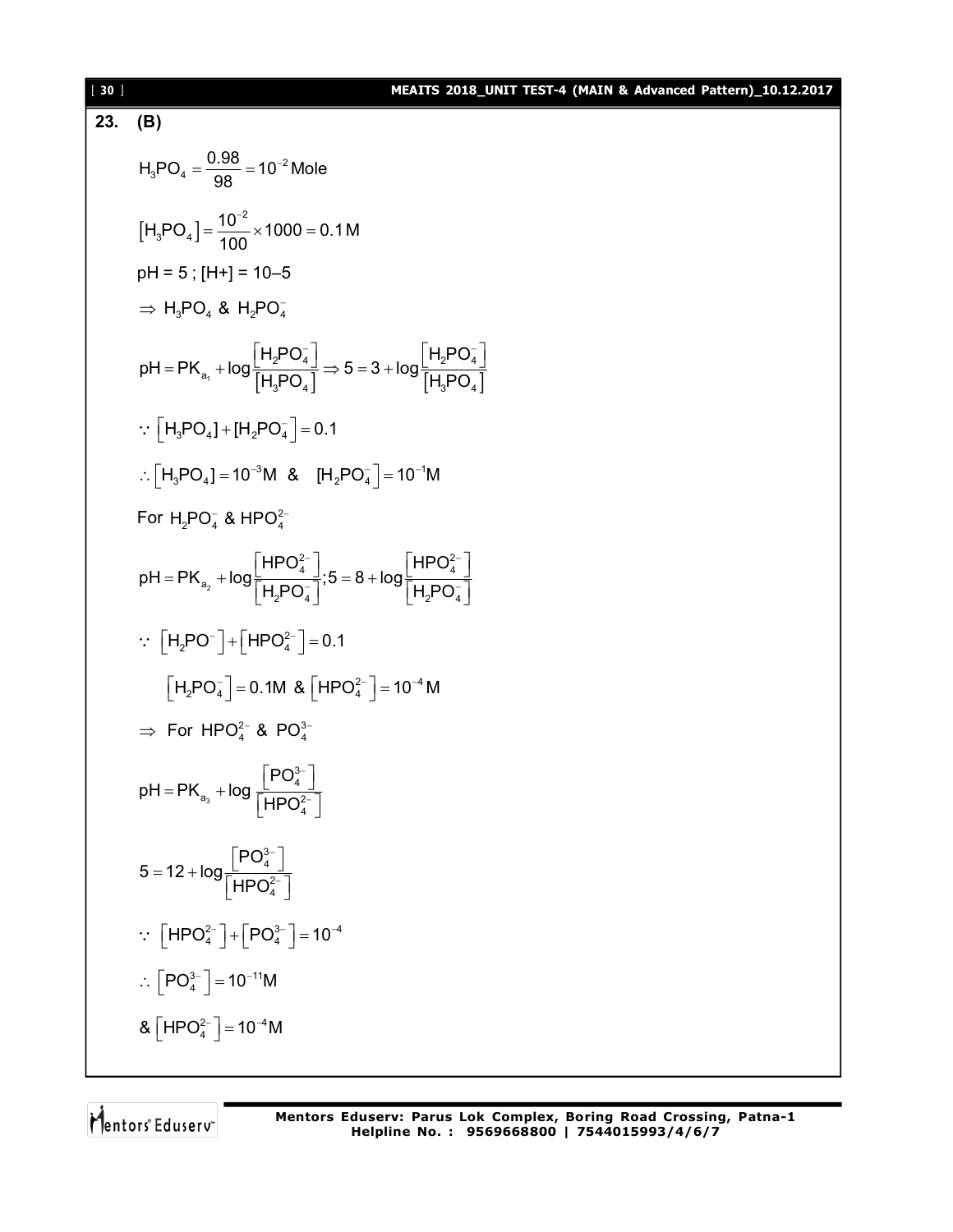### **MEAITS 2018\_UNIT TEST-4 (MAIN & Advanced Pattern)\_10.12.2017** [ **31** ]

### **24. (A)**

Common pressure in the vessels just after opening the valve is 4.5 atm so first reaction moves in forward direction and second reaction moves in reverse direction. After a long time first reaction goes to completion and only second equilibrium exist. So final pressure is 4 atm.

**25. (D)**



**26. (A)**

Rate of solvolysis  $\infty$  stability of carbocation.

**27. (A)**  $\overline{OH_{H}}$  $\rightarrow$   $\sim$   $\sim$   $\sim$   $\sim$   $\frac{9}{9}$ H <sup>CHູ</sup>ງ O **28. (A) 29. (C) 30. (C)** In roasting ore heated in the presence of air. **31. (C)**  $2CH<sub>3</sub>COOH \rightleftharpoons (CH<sub>3</sub>COOH)<sub>2</sub>$ Initial 0.1 M 0.1 M 0 Eqn.  $(0.1 - 2x)M$   $\times M$  $K = \frac{1 \times 1300011_{2}}{[CH_{3}COOH]^{2}}$ [(CH $_{3}$ COOH) $_{2}$ ]  $\mathsf{[CH_{3}COOH]}$ or  $2 \times 103 = \frac{X}{(0.1 - 2x)^2} \Rightarrow X = 0.05$  & [CH<sub>3</sub>COOH] =  $\frac{1}{200}$  $(0.1-2x)^2$  200  $\Rightarrow$  x = 0.05 &[CH<sub>3</sub>COOH] = - $\overline{\phantom{a}}$  $\therefore \frac{1}{1}$   $\frac{1}{2}$   $\frac{1}{2}$   $\frac{1}{2}$   $\frac{1}{2}$   $\frac{1}{2}$   $\frac{1}{2}$   $\frac{1}{2}$   $\frac{1}{2}$ 3  $[{\sf (CH_3COOH)_2}]$  $\overline{\text{[CH}_{3}^{\circ} \text{COOH}]}$  $\frac{0.05}{1}$  = 10 : 1 200  $=\frac{0.00}{4}=1$ 

**Mentors Eduserv: Parus Lok Complex, Boring Road Crossing, Patna-1 Helpline No. : 9569668800 | 7544015993/4/6/7**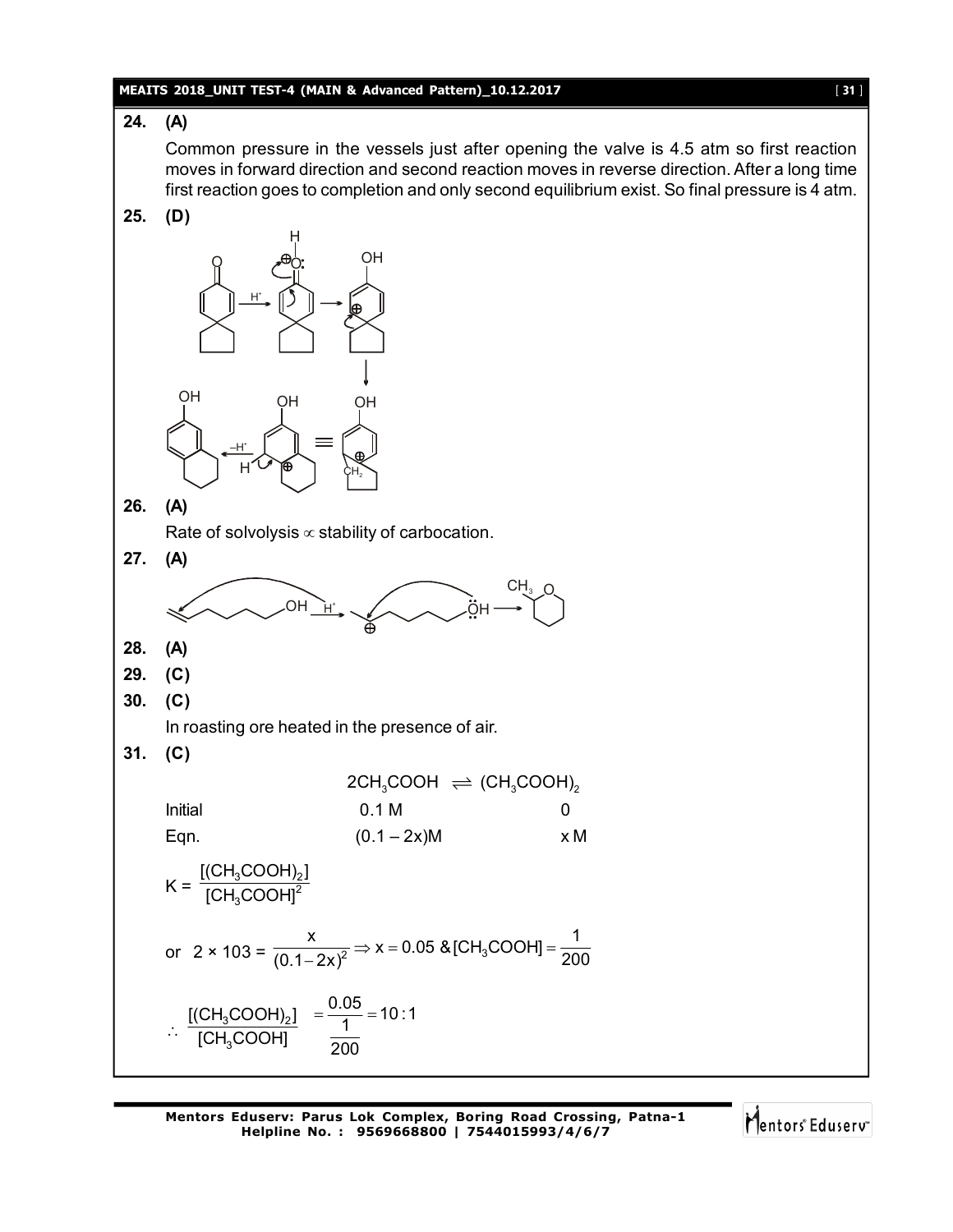[ **32** ] **MEAITS 2018\_UNIT TEST-4 (MAIN & Advanced Pattern)\_10.12.2017 32. (C)**  $2CH_3COOH$   $\rightleftharpoons$   $(CH_3COOH)_2$ Initial 0.1 M 0 Eqn.  $(0.1 - 2x)M$   $\times M$  $K = \frac{[CH_3 \text{COOH}]}{[CH_3 \text{COOH}]^2}$  $\mathsf{[CH_{3}COOH]}$  $\left[\mathsf{CH}_{_{3}}\mathsf{COOH}\right]$ or 3.6  $\times$  10<sup>-3</sup> =  $\frac{x}{(0.1 - 2x)^2} \approx \frac{x}{(0.1)^2}$  $(0.1-2x)^2$  (0.1)  $\approx$  $\overline{\phantom{a}}$  $\therefore$  x = 3.6 × 10<sup>-5</sup>  $3$ <sup>2</sup> 3  $[{\sf (CH_3COOH)_2}]$  $[CH<sub>3</sub>COOH] =$  $x \rightarrow x$  $0.1 - 2x$  0.1  $\approx$  $\overline{a}$ =  $3.6\times 10^{-5}$ 0.1  $\frac{\times 10^{-5}}{24}$  = 9  $\frac{1}{25000}$  Instability constant is the reverse of formation constant. **33. (B)**  $CH_2$ –် $\leftarrow$ CH– $\leftarrow$ CH– $\leftarrow$ CH $_2$ OH O OH OH OH CH $_{\text{3}}$ –OH is not formed, only oxidised product is formed. (2HCHO + 2HCOOH + CO $_{\text{2}}$ ) **34. (C)** OH  $Me_{3}C$  William MOH OH H d<sub>H</sub> both –OH gr are far distant so cyclic intermediates are not formed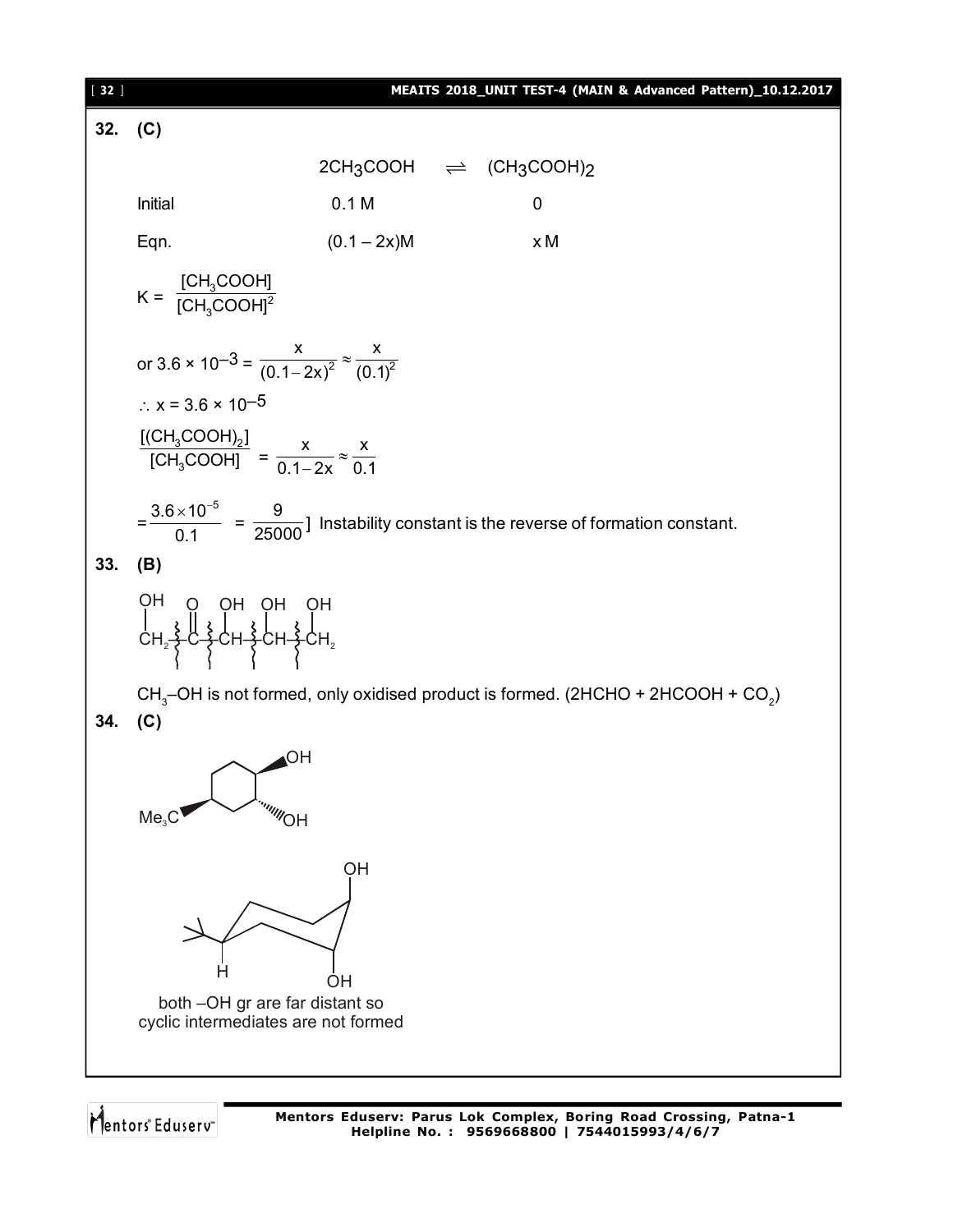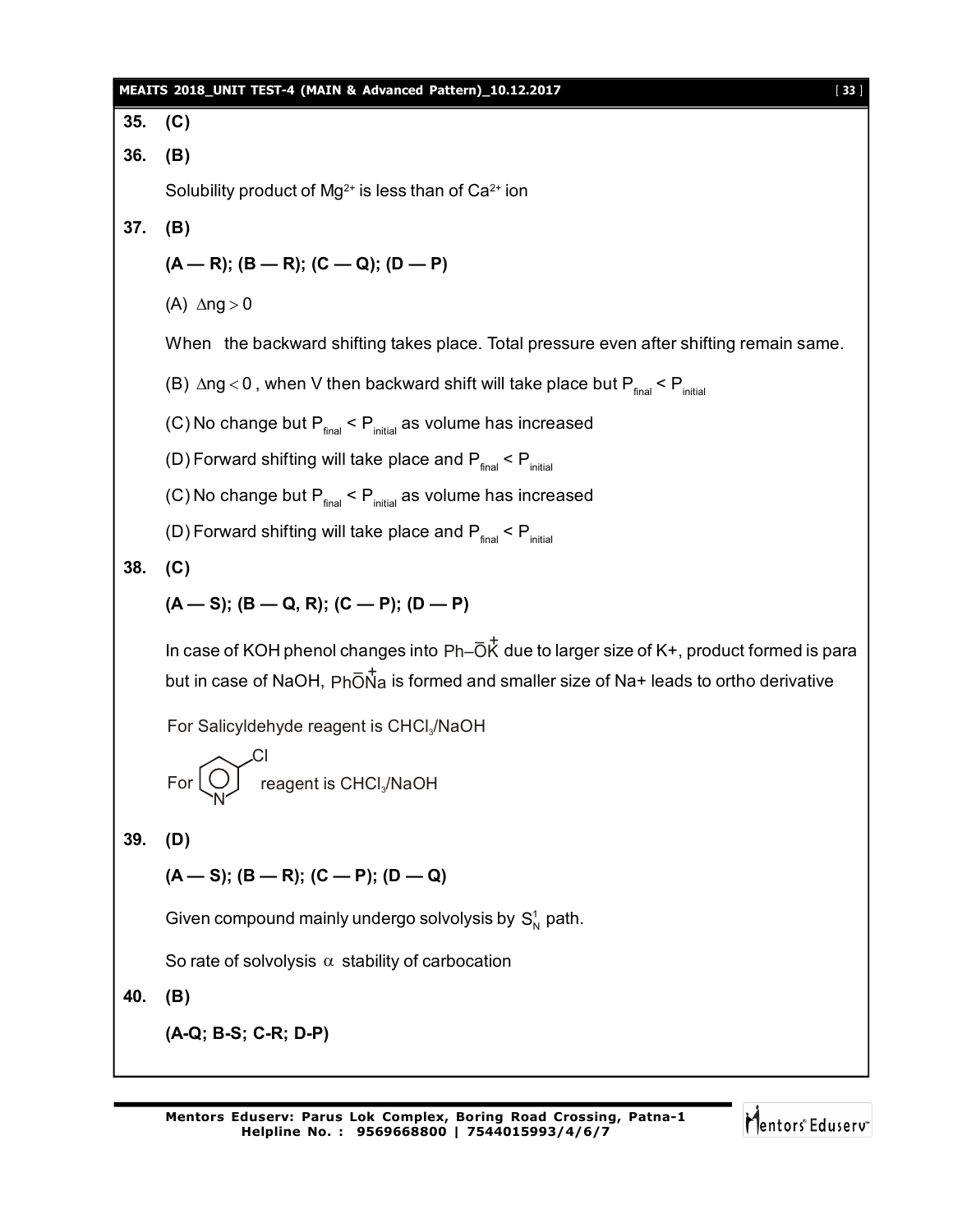[ **34** ] **MEAITS 2018\_UNIT TEST-4 (MAIN & Advanced Pattern)\_10.12.2017**

### **MATHEMATICS**

**41. (A)**  $f(1) = a + b + c$  $f(-2) = 4a - 2b + c$ , Hence  $f(1) - f(-2) = 3(b - a)$ So  $E = \frac{a + b + c}{i} = \frac{3f(1)}{f(1) - f(2)} = \frac{3}{f(1)}$ b-a  $f(1) - f(-2)$   $1 - \frac{f(-2)}{f(4)}$ f(1)  $=\frac{a+b+c}{b-a}=\frac{3f(1)}{f(1)-f(-2)}=\frac{3}{1-\frac{f(-1)}{f(1)}}$ Hence  $E_{min}$  occurs when  $f(-2) = 0$  (as  $f(x) \ge 0$ ,  $\forall x \in R$ )  $\therefore$  E<sub>min</sub> = 3 **42. (C)**  $(z^{89} + i^{97})^{94} = z^n \Rightarrow ((i \cdot \omega^2)^{89} + i^{97})^{94} = (i \omega^{178} + i)^{94}$  $\Rightarrow i^{94}(-\omega^2)^{94} = -\omega^2 \Rightarrow i^n \omega^{2n} = -\omega^2$  for n = 10  $\Rightarrow$  (<sup>n</sup>C<sub>r</sub>)<sub>max</sub> =<sup>10</sup> C<sub>5</sub> = 252 **43. (D)**  $\frac{1}{1}$   $\frac{1}{2}$   $\frac{1}{2}$   $\frac{1}{4}$   $\frac{1}{5}$ • o 1 2 3 4 5 1 اد<br>ا • x y 2 3 4 we can see by the graph of  $y = f(x)$  and  $y = m$ , two roots of different signs possible, only for  $m > 2$ **44. (A)** We have sum of roots  $= \sin \theta + \cos \theta = -(a-1)$  ... (i) and product of roots =  $\sin \theta \cdot \cos \theta = \frac{1-2a}{4}$ 4  $= \sin \theta \cdot \cos \theta = \frac{1-2a}{4}$  ... (ii) Squaring equation (i)  $\Rightarrow$  1+  $\frac{1-2a}{2}$  = (1-a)<sup>2</sup>  $\Rightarrow$  a =  $\frac{1\pm\sqrt{3}}{2}$ 2 2  $\Rightarrow$  1+  $\frac{1-2a}{2}$  =  $(1-a)^2$   $\Rightarrow$   $a = \frac{1\pm\sqrt{3}}{2}$ 

Mentors Eduserv

**Mentors Eduserv: Parus Lok Complex, Boring Road Crossing, Patna-1 Helpline No. : 9569668800 | 7544015993/4/6/7**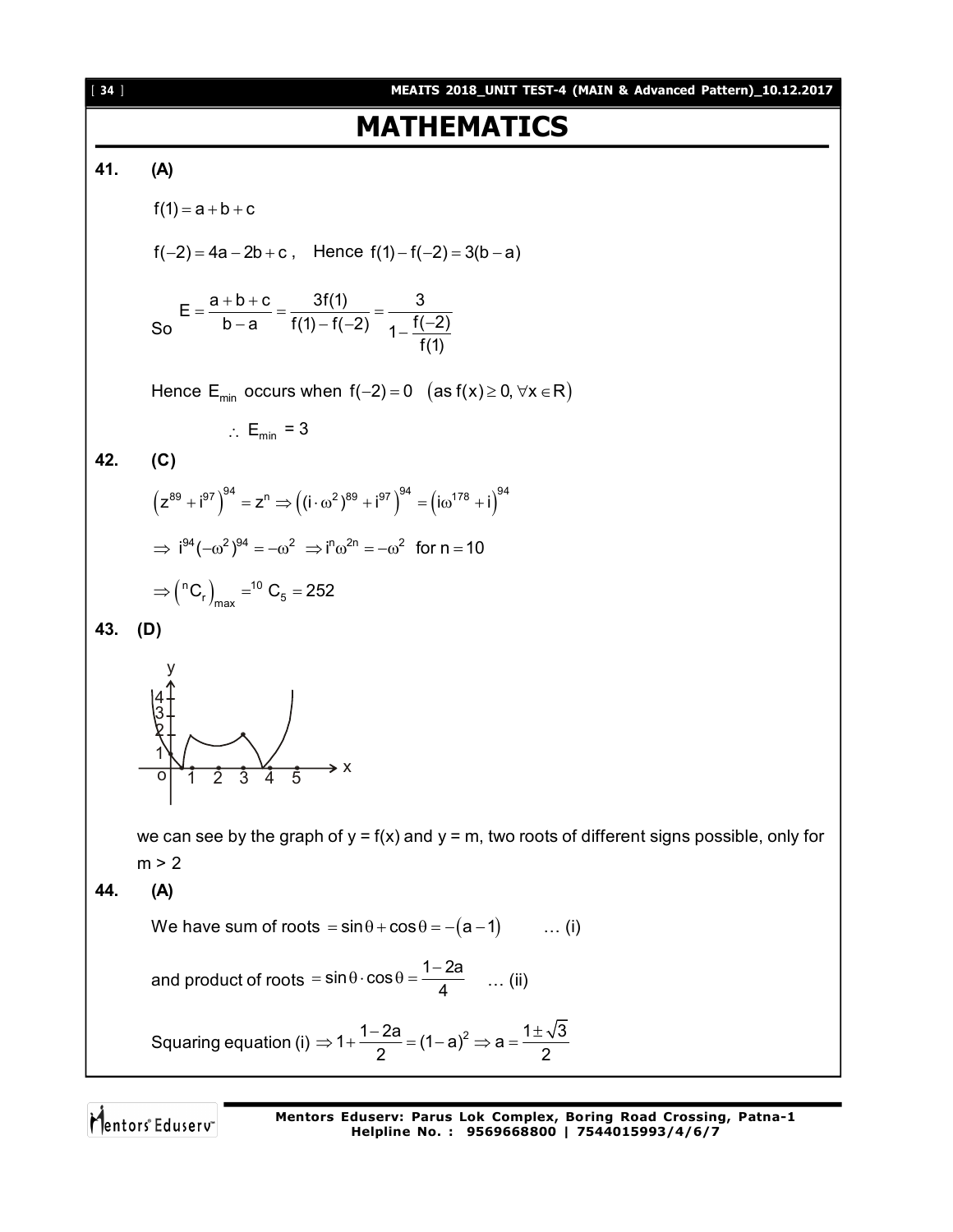#### **MEAITS 2018\_UNIT TEST-4 (MAIN & Advanced Pattern)\_10.12.2017** [ **35** ]

**45. (D)**

**46. (C)**

But ⇒ a = 
$$
\frac{1+\sqrt{3}}{2}
$$
 rejected as sin θ + cos θ can not be taken negative  
\n⇒ a =  $\frac{1-\sqrt{3}}{2}$  and from (i) ⇒ θ = 30° and 60°  
\n(D)  
\n $\frac{2}{c-a} = \frac{1}{a-b} + \frac{1}{b-c}$   
\n⇒ 2(a-b)(b-c) = -(a-c)<sup>2</sup> ⇒ (a-c)<sup>2</sup> + 2(a-b)(b-c) = 0  
\n⇒ (a+c)<sup>2</sup> - 4ac + 2(ab - ac - b<sup>2</sup> + bc) = 0  
\n⇒ (a+c)<sup>2</sup> - 4b<sup>2</sup> + 2b(a+c) - 2ac - 2b<sup>2</sup> = 0 (∴ b<sup>2</sup> = ac)  
\n⇒ (a+c)<sup>2</sup> + 2b(a+c) - 8b<sup>2</sup> = 0  
\n⇒ (a+b+c)<sup>2</sup> = 9b<sup>2</sup> ⇒ (a+4b+c)(a+c-2b) = 0  
\n⇒  $\frac{a+c}{b} = -4$ , as (a+c ≠ 2b)  
\n⇒  $\left|\frac{a+c}{b}\right| = 4$   
\n(C)  
\nLet common difference = d  
\nNow  $\frac{1}{d} \left[\frac{a_2-a_1}{a_4a_2} + \frac{a_3-a_2}{a_2a_3} + \frac{a_4-a_5}{a_4a_4} + ... + \frac{a_{4001}-a_{4000}}{a_{4000}a_{4001}}\right] = 10$   
\n⇒  $\frac{1}{d} \left[\frac{1}{a_1} - \frac{1}{a_{4001}}\right] = \frac{(a_{4001}-a_1)}{da_1a_{4001}} = 10$ 

 $1^{\text{C4}}$ 4001  $1^{\text{u}}$ 4001  $\frac{40000}{1}$  = 10  $\Rightarrow$  a<sub>1</sub>a<sub>4001</sub> = 400  $\Rightarrow \frac{10000}{da_1a_{4001}} = 10 \Rightarrow a_1a_{4001} = 400$  ... (1) But  $a_2 + a_{4000} = a_1 + a_{4001} = 50$  Hence  $(a_1 - a_{4001})^2 = 2500 - 4(400) = 900$  $\Rightarrow$   $|a_1 - a_{4001}| = 30$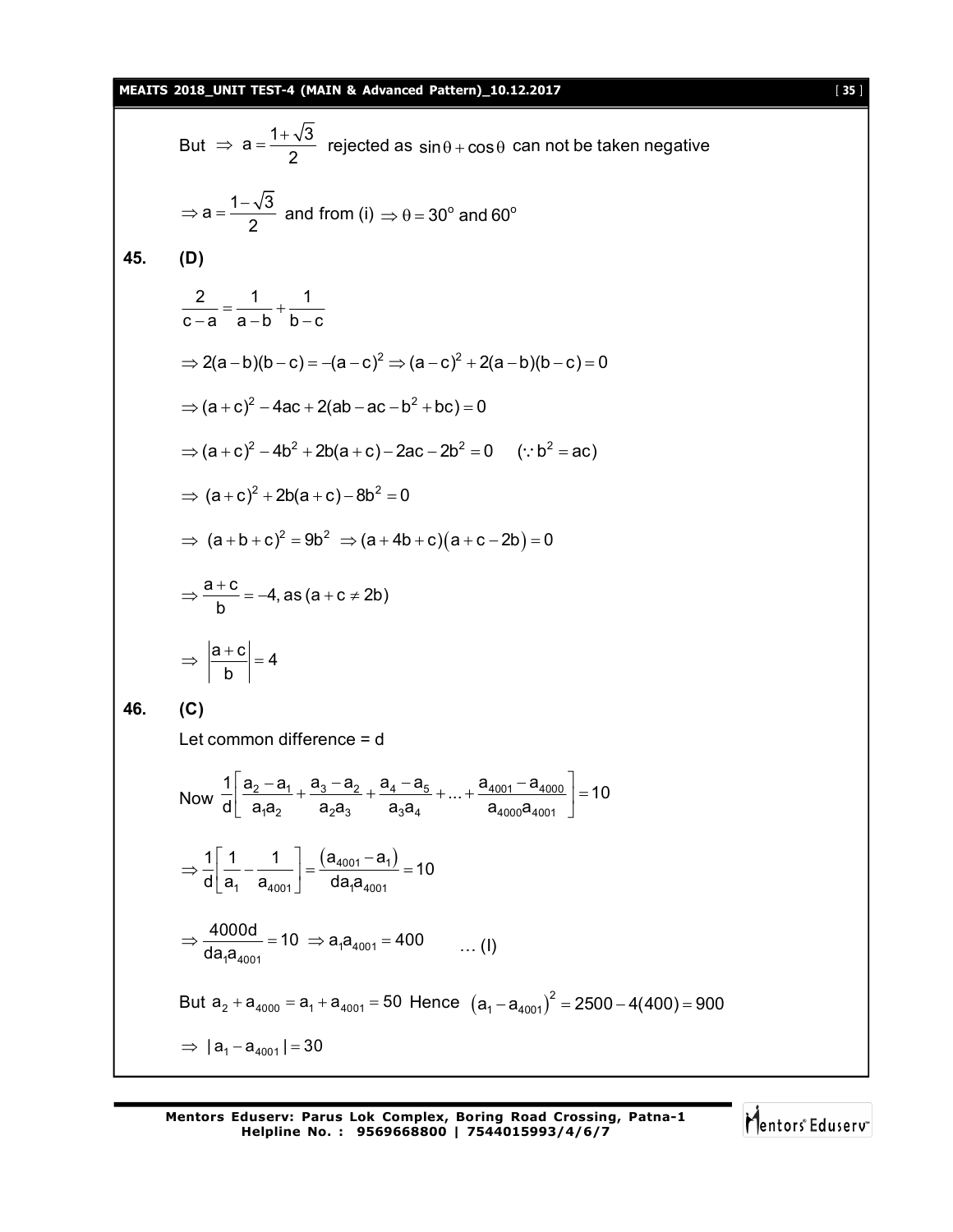| [36] | MEAITS 2018_UNIT TEST-4 (MAIN & Advanced Pattern)_10.12.2017                                                                                         |
|------|------------------------------------------------------------------------------------------------------------------------------------------------------|
| 47.  | (C)                                                                                                                                                  |
|      | Diff of the roots of $1^{st}$ equation =4 cos <sup>4</sup> $\alpha$ -sin <sup>4</sup> $\alpha$  =4 cos2 $\alpha$  = $\sqrt{4k^2-4k}$<br>$\ldots$ (i) |
|      | And from II <sup>nd</sup> quadratic equation $\Rightarrow$ 4   cos 2 $\alpha$   = $\sqrt{(25)-4.3}$ = $\sqrt{13}$ (ii)                               |
|      | From (i) and (ii) we get $\Rightarrow$ 4k <sup>2</sup> – 4k = 13 $\Rightarrow$ sum of k <sub>1</sub> and k <sub>2</sub> = 1                          |
| 48.  | (C)                                                                                                                                                  |
|      | Area = $\int_{0}^{a} \left(\sqrt{a} - \sqrt{x}\right)^2 dx = \int_{0}^{a} \left(a + x - 2\sqrt{a}\sqrt{x}\right) dx = \frac{a^2}{6}$                 |
| 49.  | (D)                                                                                                                                                  |
|      | Let $d_1$ be the common difference                                                                                                                   |
|      | $S_1 = a = T_1$                                                                                                                                      |
|      | $S_2 = 4a + \frac{d}{2} = T_1 + T_2$ $\Rightarrow d_1 = T_2 - T_1 = \left(4a + \frac{d}{2} - a\right) - a = 2a + \frac{d}{2}$                        |
| 50.  | (C)                                                                                                                                                  |
|      | Roots of given quadratic are $\omega$ and $\omega^2$ cube roots of unity.                                                                            |
|      | $\Rightarrow$ $(1+1+4)+(1+1+4)+9$ times = 54                                                                                                         |
|      | Solution for 51. & 52                                                                                                                                |
|      | Let $\int_{0}^{2} f(x) dx = \lambda$                                                                                                                 |
|      | $\Rightarrow$ f'(x) = f(x) + $\lambda$                                                                                                               |
|      | $\Rightarrow$ f'(x) = f(x) + $\lambda \Rightarrow$ $\int \frac{f'(x)}{f(x)+\lambda} dx = \int 1 dx$                                                  |
|      | $\Rightarrow ln(f(x)+\lambda) = x + c \Rightarrow f(x) = -\lambda + (1+\lambda)e^{x}$<br>as $f(0) = 1$                                               |
|      | $\Rightarrow \lambda = \int_{0}^{2} f(x) dx = \int_{0}^{2} (-\lambda + (1 + \lambda)e^{x}) dx$                                                       |
|      | $= -2\lambda + (1 + \lambda)(e^{2} - 1) \Rightarrow 3\lambda = \lambda(e^{2} - 1) + e^{2} - 1$                                                       |
|      | $\Rightarrow \lambda = \frac{e^2 - 1}{4 - e^2}$                                                                                                      |
|      | $f(x) = \frac{1-e^2}{4-e^2} + \left(\frac{3}{4-e^2}\right)e^x$                                                                                       |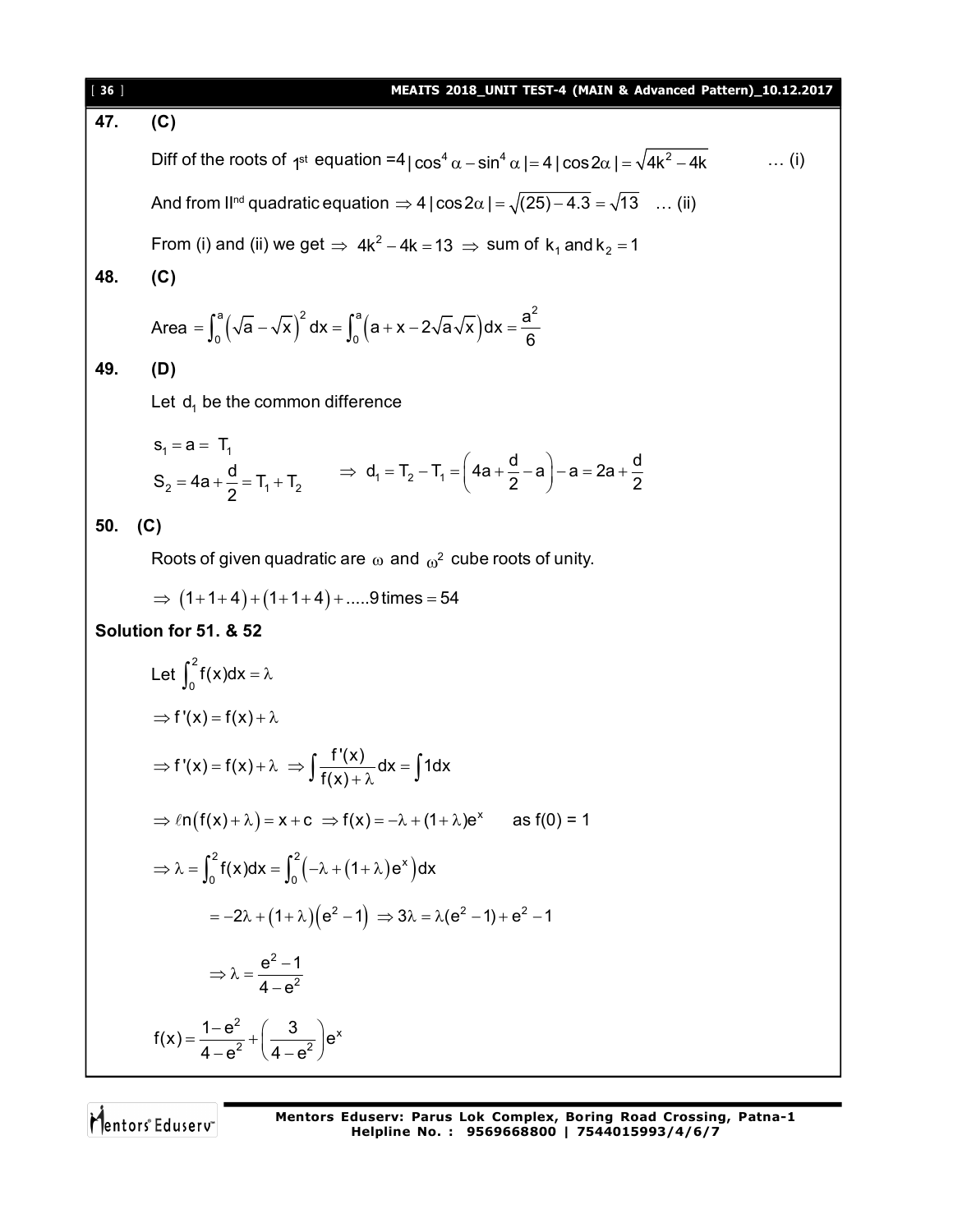#### **MEAITS 2018\_UNIT TEST-4 (MAIN & Advanced Pattern)\_10.12.2017** [ **37** ]

**51. (B)** f(x) is decreasing function with range 2 2  $, \frac{1 - e^2}{4}$  $4 - e^2$  $\left(-\infty, \dfrac{1-\mathsf{e}^2}{4-\mathsf{e}^2}\right) \Longrightarrow f(\mathsf{x}) = 0$  for only one value of x **52. (A)**  $g(x) = \begin{cases} 3e^x & x \ge 0 \end{cases}$  $x \qquad x < 0$  $3e^x$  ; x  $\ge$  $=\{$  $\begin{cases} x & ; x < 0 \end{cases}$ graph of  $y = g(x)$  will be like as shown. • y=3e<sup>×</sup> y=x **Solution for 53. & 54** As given conditions we can define  $P'(x) = A(x-1)(x-2)(x-3)$  ... (i)  $P(x) = A\left(\frac{x^4}{4} - 2x^3 + \frac{11}{2}x^2 - 6x\right) + B$ 4 2  $\Rightarrow P(x) = A\left(\frac{x^4}{4} - 2x^3 + \frac{11}{2}x^2 - 6x\right) + B$ As  $P(-1) = 0 \Rightarrow B = \frac{-55}{4}A$ 4  $-1$ ) = 0  $\Rightarrow$  B =  $\frac{1}{2}$ Now  $\int_{0}^{2}$  $\frac{1}{2}P(x) = \frac{-1348}{15} \Rightarrow A = 4$  $-2$  (15  $\int_{-2}^{2} P(x) = \frac{-1348}{15} \Rightarrow A = 4$ **53. (C)**  $P'(-1) = -96$  and  $P(-1) = 0$   $\Rightarrow$  Tangent = y = -96(x + 1), **54. (B)** Two points of minimum are  $A(1,-64)$  and  $B(3,-64)$  so distance AB = 2 **Solution for 55. & 56 55. (D)** AB chord is  $T = S_1 \implies ky - hx = k^2 - h^2$ Clearly slope  $\frac{h}{h} = \beta$ (given) k  $=\frac{1}{1}$  =  $\beta$ (  $\Rightarrow$  locus of (h, k) is  $x = \beta y \implies c_{\beta} = x = \beta y$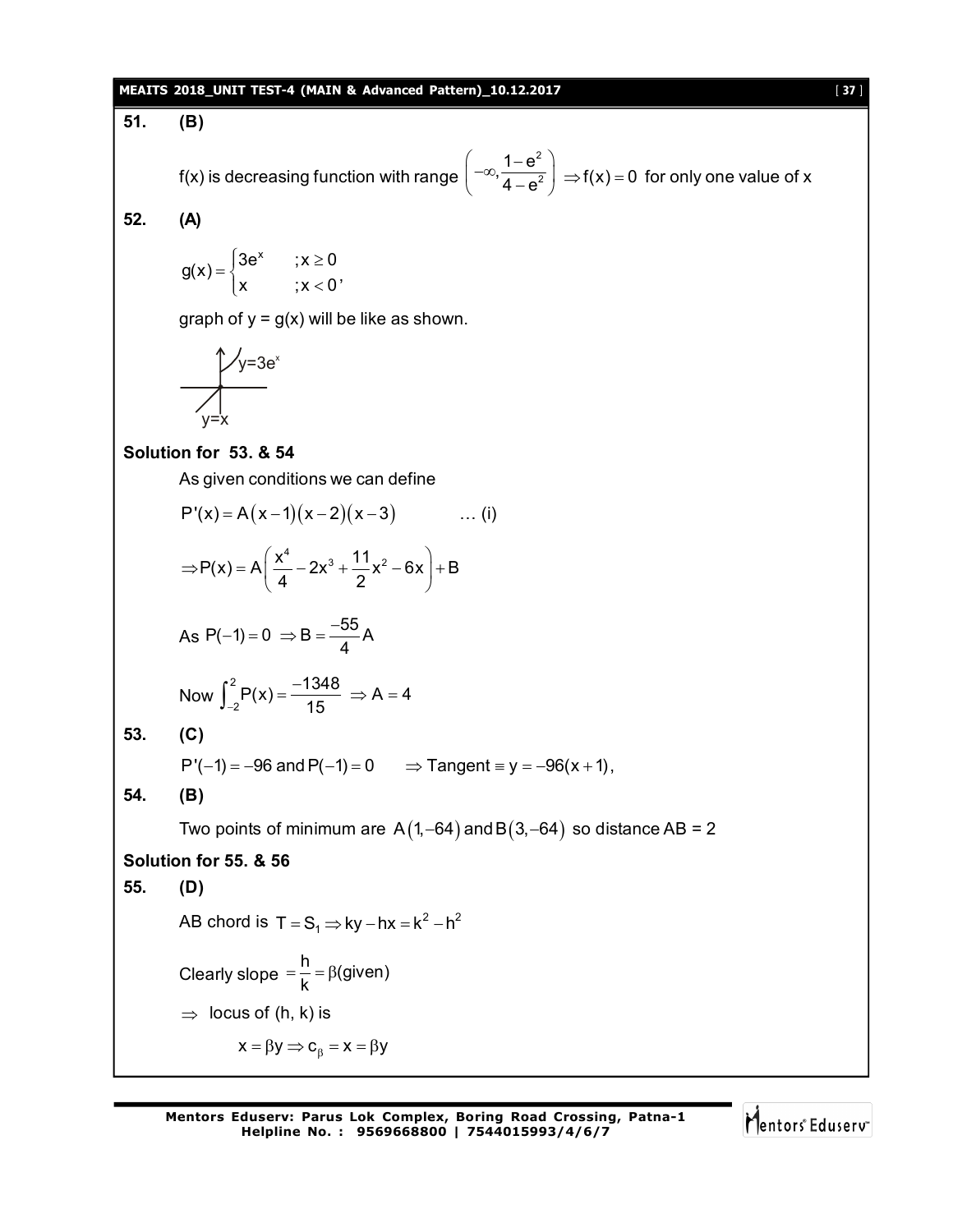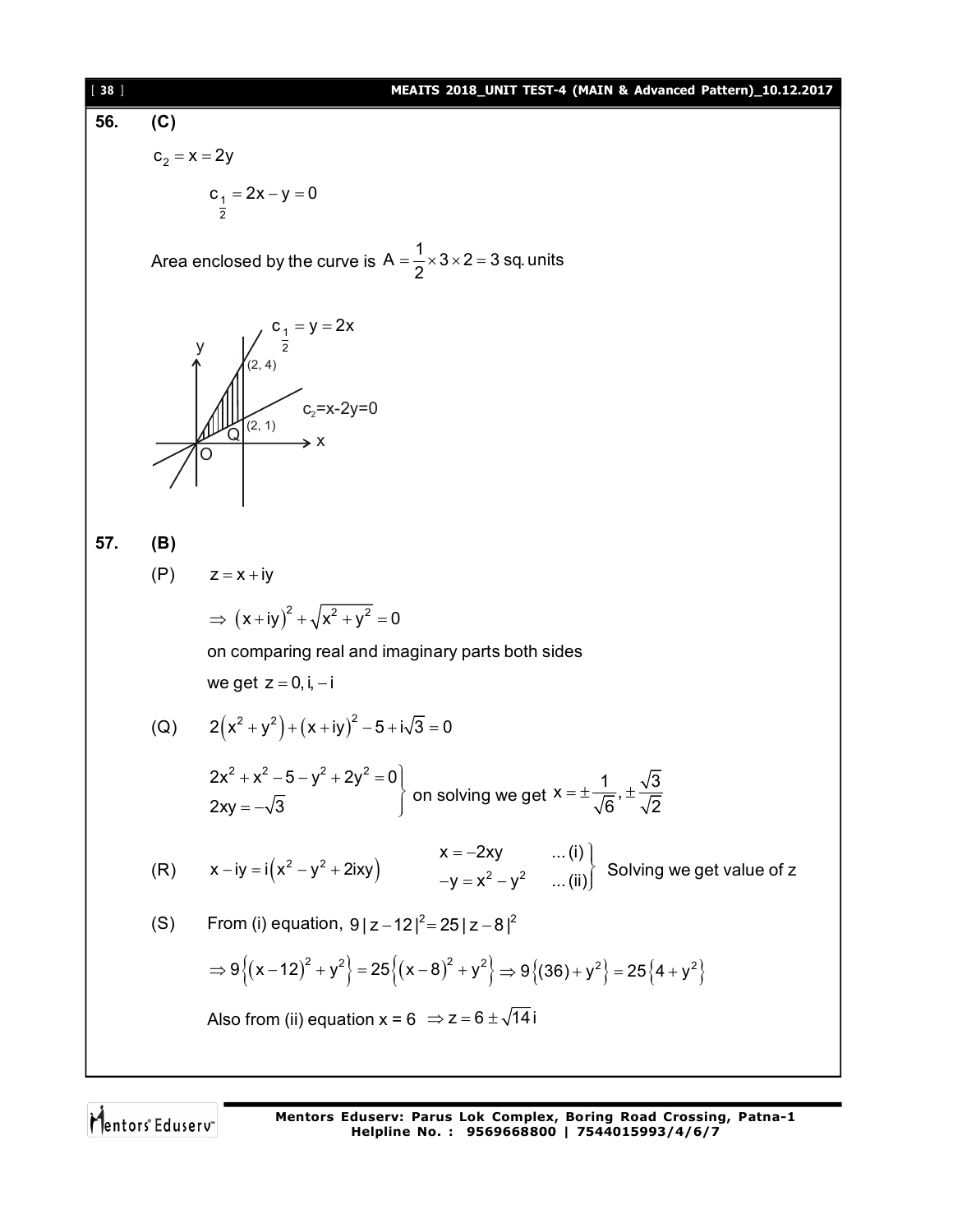|     |     | MEAITS 2018_UNIT TEST-4 (MAIN & Advanced Pattern)_10.12.2017<br>$[39]$                                                  |
|-----|-----|-------------------------------------------------------------------------------------------------------------------------|
| 58. | (A) |                                                                                                                         |
|     | (P) | Let $z = x + iy$ , put in the given equation $z\overline{z}(z^2 + z^2) = 350$                                           |
|     |     | $\Rightarrow$ x <sup>2</sup> + y <sup>2</sup> = 25 and x <sup>2</sup> - y <sup>2</sup> = 7 $\Rightarrow$ x = ±4, y = ±3 |
|     |     | Area = $8 \times 6 = 48$                                                                                                |
|     |     | (4,3)<br>$(-4,3)$<br>$(4,-3)$<br>$(-4,-3)^{1}$                                                                          |
|     |     |                                                                                                                         |
|     |     | (Q) $\frac{A}{B} + \frac{B}{A} = 1 \implies A^2 + B^2 = AB$                                                             |
|     |     | $\therefore$ triangle with vertices at A, B and origin (O) is equilateral.                                              |
|     | (S) | $m =  z _{least} = m = 13 - 1 = 12$                                                                                     |
|     |     | $n =  z _{greatest} = n = 13 + 1 = 14$                                                                                  |
|     |     | $\Rightarrow$ m + n = 26                                                                                                |
| 59. | (C) |                                                                                                                         |
|     |     | $S_n = 1! + 2! + 3! + 4! + 5! + 6! + 71$ where I be an integer                                                          |
|     |     | $S_n = 873 + 71$                                                                                                        |
|     |     | $\frac{S_n}{7}$ = 124.71+1 $\Rightarrow$ $\left  \frac{S_n}{7} \right $ = 124+1                                         |
|     |     | $\therefore 7\left[\frac{S_n}{7}\right] = 868 + 71$                                                                     |
|     |     | $\Rightarrow$ S <sub>n</sub> - 7 $\left[\frac{S_n}{7}\right]$ = (873 + 71) - 868 + 71 = 5                               |
|     |     | Now $\sin^{-1}(\sin 5) = \sin^{-1}(\sin(5-2\pi)) = 5-2\pi$                                                              |
|     |     | $cos^{-1}(cos 5) = cos^{-1}(cos(2\pi - 5)) = 2\pi - 5$                                                                  |
|     |     | $\tan^{-1}(\tan 5) = \tan^{-1}(\tan(5-2\pi)) = 5-2\pi$                                                                  |
|     |     | $cot^{-1}(cot 5) = cot^{-1}(cot(5 - \pi)) = 5 - \pi$                                                                    |
|     |     |                                                                                                                         |